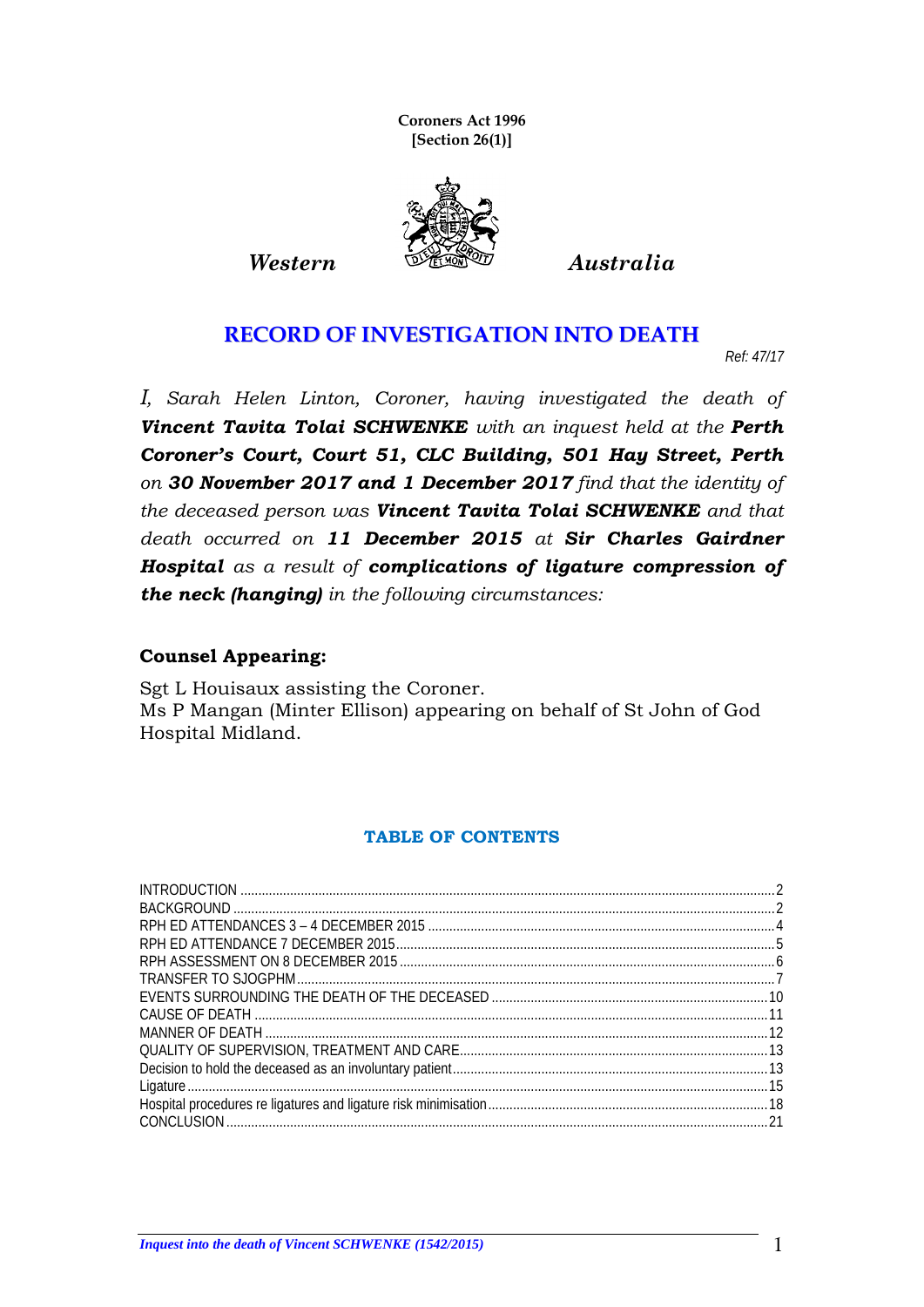# **INTRODUCTION**

- <span id="page-1-0"></span>1. Vincent Tavita Taolai Schwenke (the deceased) died on 11 December 2015 at Sir Charles Gairdner Hospital. At the time of his death, the deceased was an involuntary patient. He had been receiving care for a mental health condition at St John of God Public Hospital in Midland (SJOGPHM) but had been found hanging in the ensuite bathroom of his room on the morning of 10 December 2015. The deceased was resuscitated by hospital staff and taken by ambulance to Sir Charles Gairdner Hospital where he was placed on life support. Testing showed he had suffered a catastrophic brain injury and after discussing his poor prognosis with the deceased's family, doctors declared him brain dead and removed his life support on the morning of 11 December 2015.
- 2. As the deceased was an involuntary patient at the time of his death, he was a 'person held in care' for the purposes of the *Coroners Act 1996* (WA). In such circumstances, a coronial inquest is mandatory.<sup>[1](#page-0-0)</sup>
- 3. I held an inquest at the Perth Coroner's Court, commencing on 30 November 2017 and concluding on 1 December 2017.
- 4. The documentary evidence comprised a comprehensive report of the death prepared by the Western Australia Police.[2](#page-1-2) The author of the report, Senior Constable Nigel Brown, was also called as a witness at the inquest. In addition, evidence was heard from medical and nursing staff from SJOGPHM and staff from the State Mortuary in relation to some evidentiary issues.
- 5. Under s 25(3) of the *Coroners Act 1996*, where a death investigated by a coroner is of a person held in care, the coroner must comment on the quality of the supervision, treatment and care of the person while in that care. In that context, the evidence at the inquest focussed primarily on the medical care and supervision provided to the deceased while a patient at Royal Perth Hospital (RPH) and SJOGPHM and leading up to the incident where he was found hanging. No concerns were raised about the deceased's care while he was at Sir Charles Gairdner Hospital (SCGH).

# **BACKGROUND**

- <span id="page-1-1"></span>6. The deceased was born in New Zealand. He was of Maori descent with connections with two tribal groups. He completed his schooling in New Zealand before he moved to Perth with his family in 2008. He found work as a trade assistant and yard man. The deceased later obtained his scaffolding tickets and became a casual worker with skilled work forces. He had a solid employment history.[3](#page-1-3)
- <span id="page-1-4"></span>7. The deceased enjoyed keeping fit and joined a gym where he took up boxing. He had no known physical or mental illnesses and was generally happy and

 $1$  Section 22(1)(a) Coroners Act.

<span id="page-1-2"></span><sup>2</sup> Exhibit 1.

<span id="page-1-3"></span><sup>3</sup> Exhibit 1, Tabs 1 and 2.

*Inquest into the death of Vincent SCHWENKE (1542/2015)* 2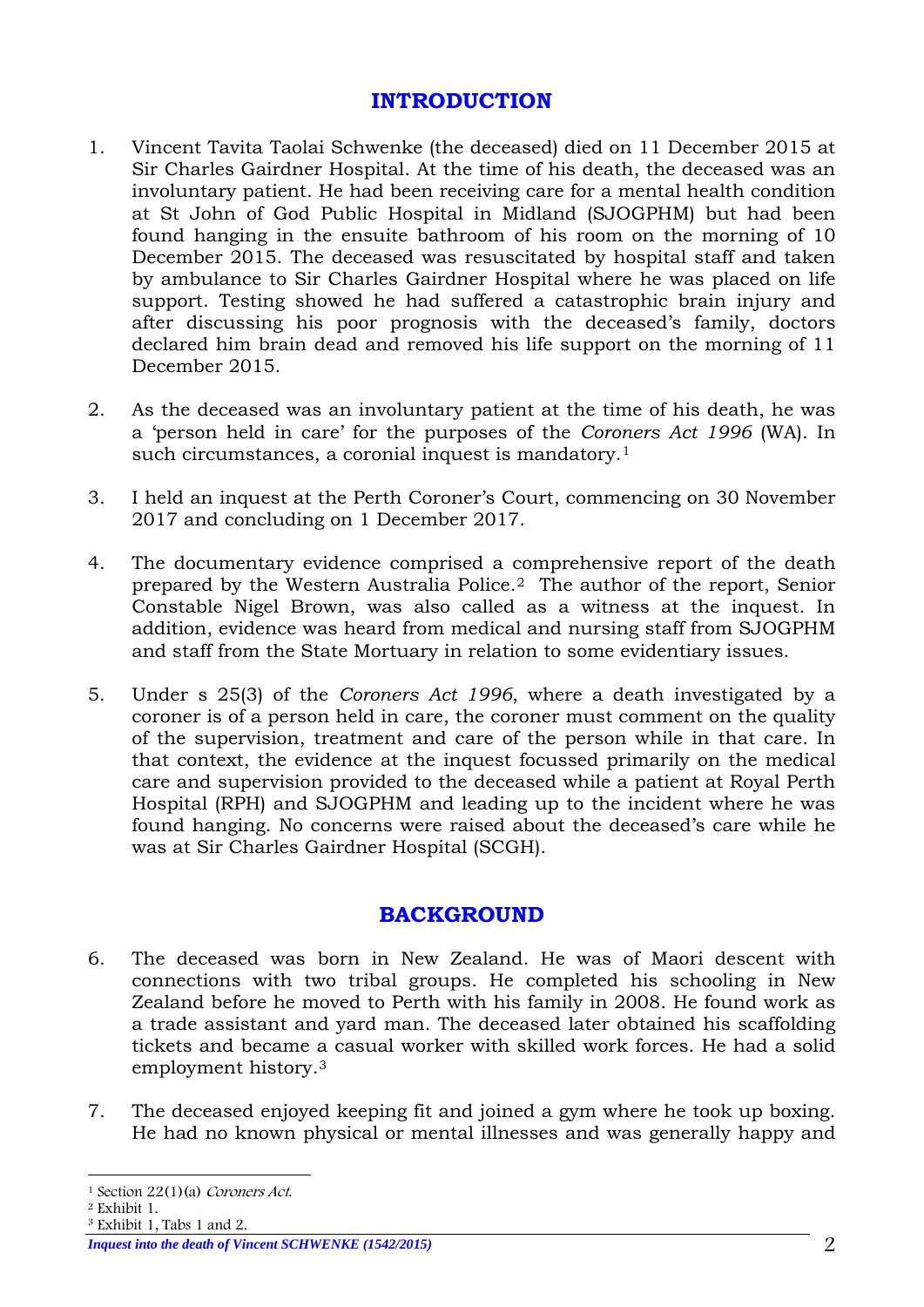healthy. He was described as a sociable person who drank alcohol in moderation and was also a regular smoker of marijuana.[4](#page-1-4)

- 8. In June 2014 the deceased attended the Heights Medical Centre in Alexander Heights He complained of vague neurological symptoms and fatigue. The deceased was diagnosed with possible fibromyalgia and had a series of blood tests, all of which vielded normal results.<sup>[5](#page-2-0)</sup>
- 9. The deceased returned for review in July 2014 and was diagnosed with generalised anxiety disorder with somatic symptoms. He was started on the antidepressant medication escitalopram and referred to a psychologist. When he was reviewed again in August 2014 the deceased reported he was still taking the escitalopram and his anxiety symptoms were better and his neurological symptoms appeared to have resolved. There was an indication in the notes that the deceased would be referred to a psychologist for counselling, but this does not appear to have eventuated.[6](#page-2-1)
- 10. Shortly prior to his death the deceased was given an opportunity to work on Barrow Island, which he was keen to take. However, the job opportunity was subject to the deceased successfully undergoing a drug screen. The deceased was enthusiastic about the prospect of getting the job and made a decision to cease smoking marijuana in preparation for the drug test. After ceasing marijuana use the deceased began to experience sleeping difficulties. He tried acupuncture without success and his mother then purchased some 'sleep aid' from a chemist, which also did not appear to resolve his insomnia.[7](#page-2-2)
- 11. On 29 November 2015 the deceased consulted with general practitioner Dr Marhaf Kalaji at Rudloc Road in Morley. The deceased told the doctor of his difficulties sleeping after recently ceasing marijuana use. The deceased was prescribed Endep 25mg (amitriptyline), a tricyclic antidepressant medication that is also used in low doses to aid sleep.[8](#page-2-3) The deceased's mother reported that the deceased took the amitriptyline tablets for two days but then decided the medication was not helping and threw the remainder of the tablets away.[9](#page-2-4)
- 12. The deceased's mother indicated they then called out a locum doctor to their home as the deceased was still unable to sleep and was talking about selfharming to help him sleep. The locum doctor asked the deceased if he was hearing 'voices', which he denied. The deceased was prescribed temazepam and told if he felt like self-harming he should call an ambulance.[10](#page-2-5)

<span id="page-2-6"></span> <sup>4</sup> Exhibit 1, Tab 2.

<span id="page-2-0"></span><sup>5</sup> Exhibit 1, Tab 16.

<sup>6</sup> Exhibit 1, Tab 16.

<span id="page-2-2"></span><span id="page-2-1"></span><sup>7</sup> Exhibit 1, Tab 2 and Tab 7.

<span id="page-2-3"></span><sup>8</sup> Exhibit 1, Tab 17.

<span id="page-2-4"></span><sup>9</sup> Exhibit 1, Tab 7.

<span id="page-2-5"></span><sup>10</sup> Exhibit 1, Tab 7.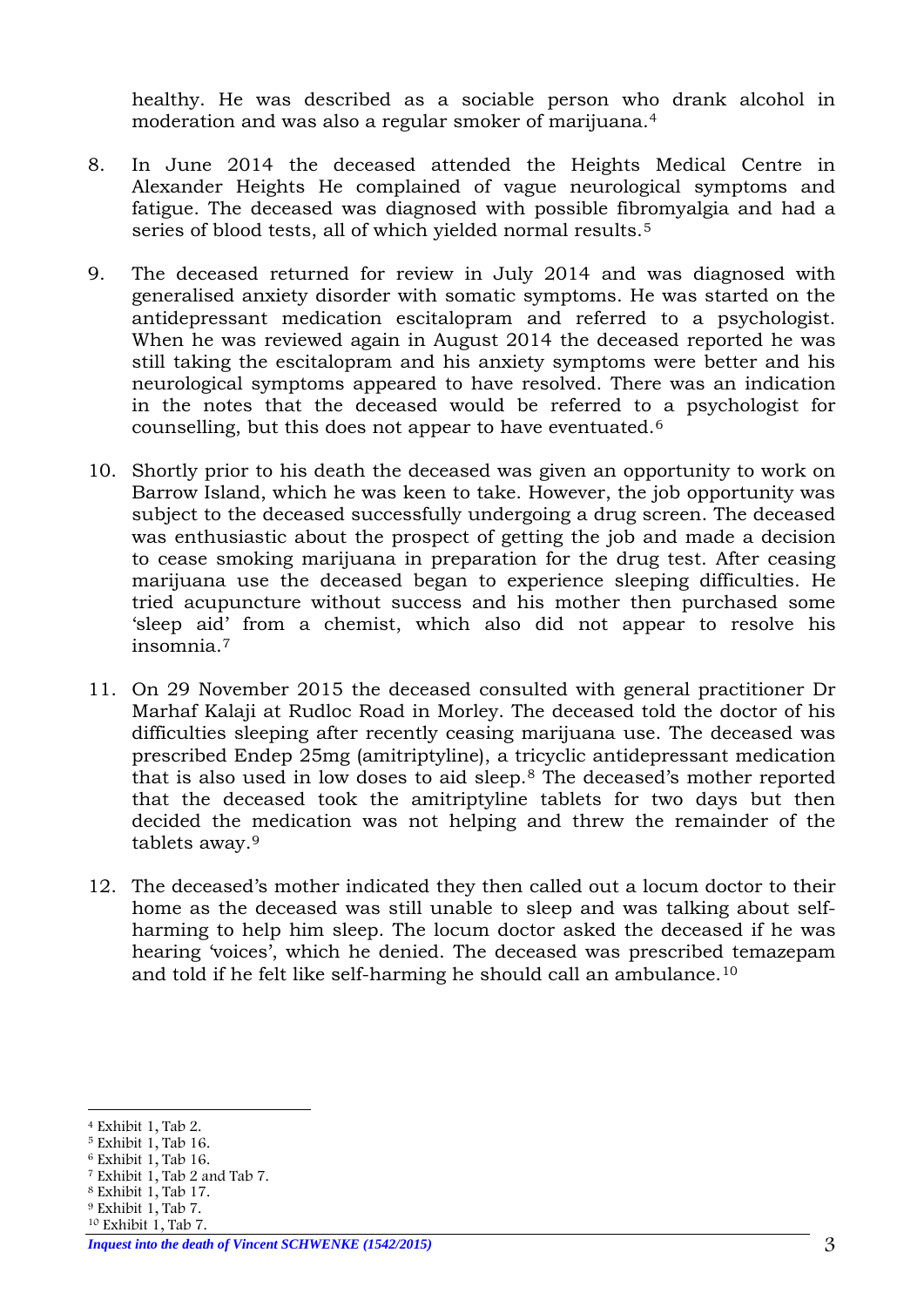### **RPH ED ATTENDANCES 3 – 4 DECEMBER 2015**

- <span id="page-3-0"></span>13. On Thursday, 3 December 2015 the deceased told his mother that he wanted to jump off Guildford Bridge in order to knock himself out so he could sleep. This caused her to call for an ambulance.<sup>[11](#page-2-6)</sup>
- 14. The deceased was taken by ambulance to hospital and presented to the Emergency Department at RPH just before 9.00 am on 3 December 2015. He gave a history of insomnia, anxiety and low mood after ceasing smoking cannabis for the past two weeks. He denied any suicidal ideation at that time. The deceased's mother recalled he told the nurse that he had been banging his head at home to help him sleep and it was noted he reported bruising and a lump to his head from this conduct.<sup>[12](#page-3-1)</sup>
- 15. The deceased had not been taking his amitriptyline. Following assessment he was advised to restart the amitriptyline and to see his GP for ongoing follow up.[13](#page-3-2)
- 16. According to the deceased's mother, after leaving the hospital the deceased tried to get his prescription filled at a chemist in Bayswater but they declined to fill it as the prescription was missing some information.[14](#page-3-3)
- 17. The deceased's mother recalled that the following day the deceased saw a doctor at Alexander Heights Family Practice and was prescribed more amitriptyline, although this is not reflected in the practice medical record.
- 18. Later that day, being 4 December 2015, the deceased re-attended the RPH ED at 10.06 pm. Again his major presenting symptom was ongoing problems with insomnia. It was noted that he had been seen in the ED the night before. The deceased presented as calm, pleasant and cooperative and his observations were all normal. He reported increasing thoughts of suicide and anxiety attacks, but with no intent or plan.[15](#page-3-4)
- 19. The deceased's case was discussed with the psychiatry team, who suggested a trial of olanzapine 5 mg for 5 days and to refer him to a community mental health team through his GP. The deceased was administered one dose of olanzapine before being discharged.[16](#page-3-5)
- 20. The deceased's mother reported that one of the tablets given to the deceased, which seems to be the olanzapine, appeared to help him sleep. On his return home the deceased went to bed and later told his mother he had slept for six hours on and off.[17](#page-3-6)

 <sup>11</sup> Exhibit 1, Tab 7 [23] – [24].

<span id="page-3-1"></span><sup>12</sup> Exhibit 1, Tab 7 [26] and Tab 18.

<span id="page-3-2"></span><sup>13</sup> Exhibit 1, Tab 18.

<sup>14</sup> Exhibit 1, Tab 7 [30] – [31].

<span id="page-3-4"></span><span id="page-3-3"></span><sup>&</sup>lt;sup>15</sup> Exhibit 1, Tab 18.

<span id="page-3-6"></span><span id="page-3-5"></span><sup>16</sup> Exhibit 1, Tab 18. <sup>17</sup> Exhibit 1, Tab 7 [36].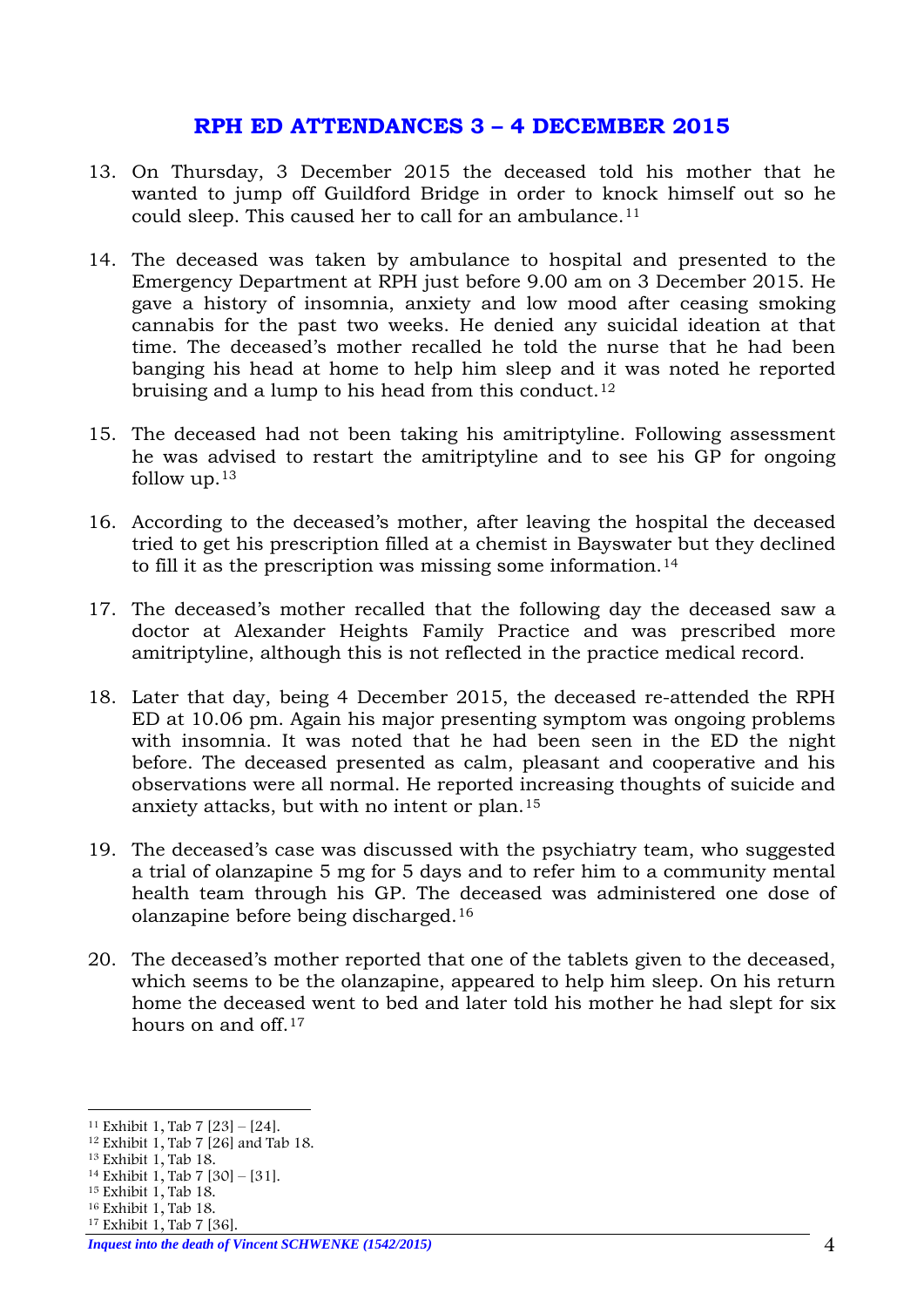#### **RPH ED ATTENDANCE 7 DECEMBER 2015**

- <span id="page-4-0"></span>21. The deceased returned to the RPH ED at around 6.00 pm on 7 December 2015. He was accompanied by his mother. She recalls the deceased told the triage nurse that he was feeling suicidal because he couldn't sleep although the hospital notes suggest that the concern about the deceased jumping off the Guildford Bridge was also mentioned.[18](#page-3-1) The deceased appeared very confused during this presentation and he reported ongoing difficulties with concentration.[19](#page-4-1)
- 22. The deceased had not been compliant with the medications previously prescribed and he was experiencing ongoing problems with insomnia, anxiety and confusion and felt afraid. The deceased's mother reported that his family had noted an acute change in the deceased's behaviour and personality over the preceding two to three weeks and he had regressed to almost childlike behaviour. He wanted her to be around all the time, slept in her bed and became upset if he was left alone. The deceased told a medical officer he was afraid he would hurt his mother, but was unable to explain why or how he might do so. A family history of schizophrenia was noted.<sup>[20](#page-4-2)</sup>
- 23. Unlike at previous presentations, the deceased admitted suicidal ideation together with a plan, explaining he felt suicidal because of the thoughts of causing others harm.[21](#page-4-3)
- 24. The deceased was assessed by various medical and nursing staff from the psychiatry department and the neurology department. Organic causes were looked for with the aid of examination, blood tests and a head CT scan. The blood tests showed a slightly raised white cell count. A head CT showed no acute pathology. A urine drug screen was negative for illicit drugs.<sup>[22](#page-4-4)</sup>
- 25. At some stage the deceased's mother asked the deceased if he was feeling hungry and he told her that he was. She went to ask a nurse for some food and while she was talking to the nurse she turned and saw the deceased standing on the edge of the bed with his arms stretched out. The deceased then unexpectedly nosedived from his bed head first onto the floor. He then stood up and appeared to be climbing up onto the bed ready to jump again.[23](#page-4-5)
- 26. Doctors and nurses attended. A psychiatric medical officer, Dr Murray, asked the deceased why he had done that but the deceased did not provide an explanation. His mother asked him if he was hearing voices, which he denied. However, Dr Murray queried whether the deceased was experiencing command hallucinations that were causing his bizarre behaviour. The deceased had sustained a laceration to his head in the fall, which was stitched and stapled. The overall impression was that the deceased had symptoms suggestive of a first psychotic episode and it was agreed he

<sup>&</sup>lt;sup>18</sup> Exhibit 1, Tab 7 and 18.<br><sup>19</sup> Exhibit 1, Tab 18.

<span id="page-4-2"></span><span id="page-4-1"></span><sup>&</sup>lt;sup>20</sup> Exhibit 1, Tab 18 and Tab 19.1 and Tab 21.

<span id="page-4-3"></span><sup>21</sup> Exhibit 1, Tab 18 and Tab 19.1.

<span id="page-4-4"></span><sup>22</sup> Exhibit 1, Tab 18.

<span id="page-4-5"></span><sup>23</sup> Exhibit 1, Tab 7 and 18.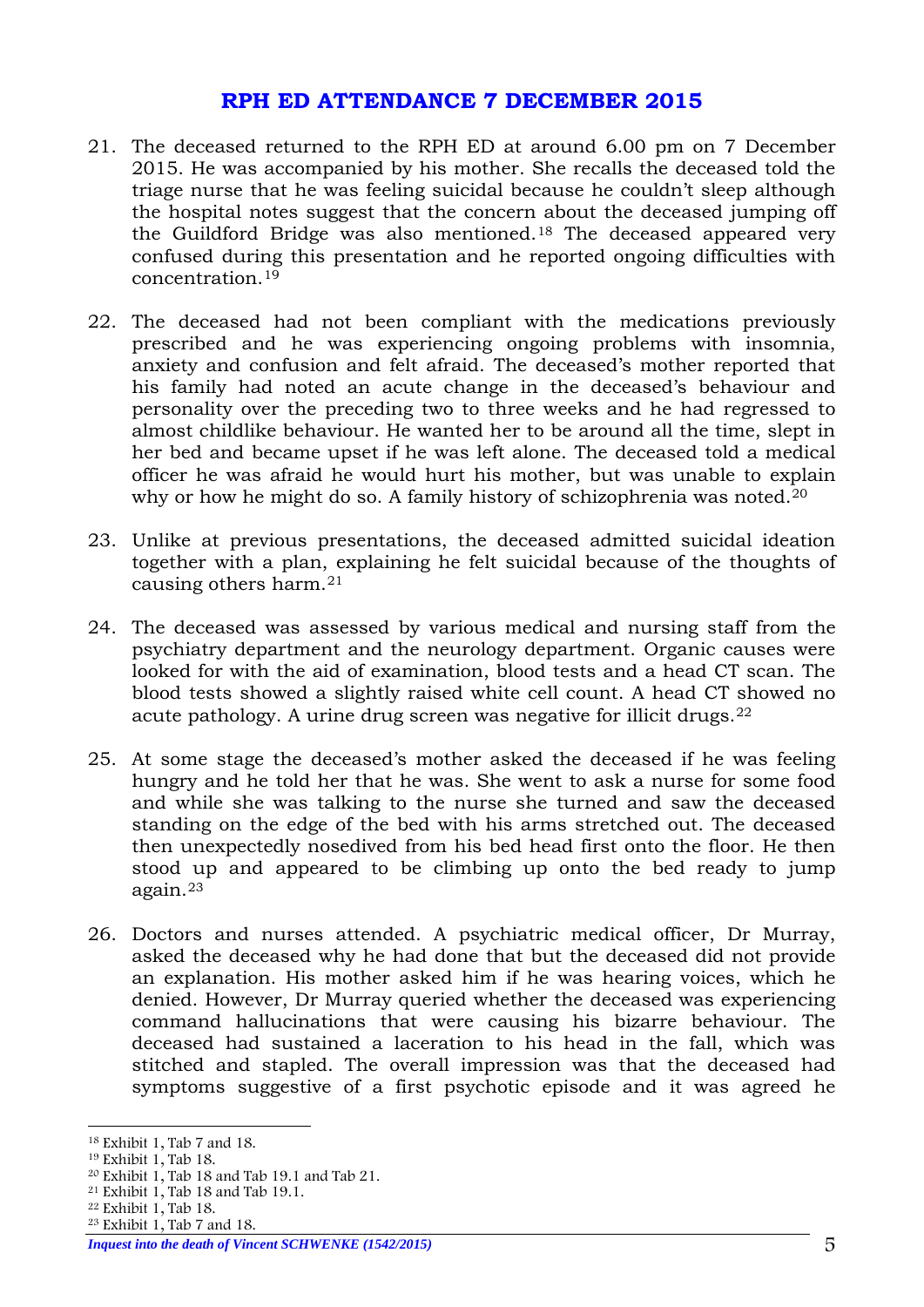needed further assessment. He was made an involuntary patient under the *Mental Health Act*.[24](#page-4-1)

27. The deceased was given a number of doses of midazolam and haloperidol overnight on 7 to 8 December 2015.[25](#page-5-1)

# **RPH ASSESSMENT ON 8 DECEMBER 2015**

- <span id="page-5-0"></span>28. The deceased's mother had gone home overnight to rest but returned to the hospital at about 8.00 am on 8 December 2015. The deceased had just finished his breakfast as his mother arrived and he was being observed by a nurse. The deceased started shaking and told his mother he was scared, so she sat with him on the bed and calmed him until he went to sleep. He woke up every so often and spoke a little, then went back to sleep.[26](#page-5-2)
- 29. At 10.40 am on 8 December 2015 the deceased was noted to have developed a stiff jaw and rigid upper limbs, which were felt to be side effects of the antipsychotic medication he had been given. Further doses of the haloperidol were withheld and he was given benztropine instead.[27](#page-5-3)
- 30. The deceased woke up late morning and appeared to be feeling a bit better. He had something to eat and drink but then started crying and drifted off to sleep again.
- 31. A full psychiatric assessment was requested, which was performed by Dr Wellborn on 8 December 2015. Dr Wellborn was of the opinion that the deceased had catatonia (intermittent muscle rigidity and mutism) and he was noted to be feeling anxious, fearful and suspicious. Diagnoses of anti NMDA receptor (anti-NMDAR) encephalitis and serotonergic syndrome were being explored[.28](#page-5-4)
- 32. Anti-NMDAR encephalitis is a disease that occurs when antibodies produced by the body's own immune system attack NMDA receptors (proteins that control electrical impulses in the brain). Their functions are critical for judgment, perception of reality, human interaction, the formation and retrieval of memory and the control of unconscious activities such as breathing and swallowing (also known as autonomic functions). Many people complain of 'flu-like' symptoms around the time that their disease begins and the possibility that an infection triggers or contributes to the development of the disease is being actively considered in research. A diagnosis of anti-NMDAR encephalitis requires antibodies to be detected, which can be found in the blood or spinal fluid, although the tests on spinal fluid are more accurate.
- 33. The deceased was waitlisted for a bed in a secure psychiatric ward. While waiting for a bed to become available the deceased remained in a bed on the

<span id="page-5-5"></span> <sup>24</sup> Exhibit 1, Tab 7.

<span id="page-5-1"></span><sup>25</sup> Exhibit 1, Tab 18.

<span id="page-5-2"></span><sup>26</sup> Exhibit 1, Tab 7.

<span id="page-5-4"></span><span id="page-5-3"></span><sup>27</sup> Exhibit 1, Tab 18. <sup>28</sup> Exhibit 1, Tab 18.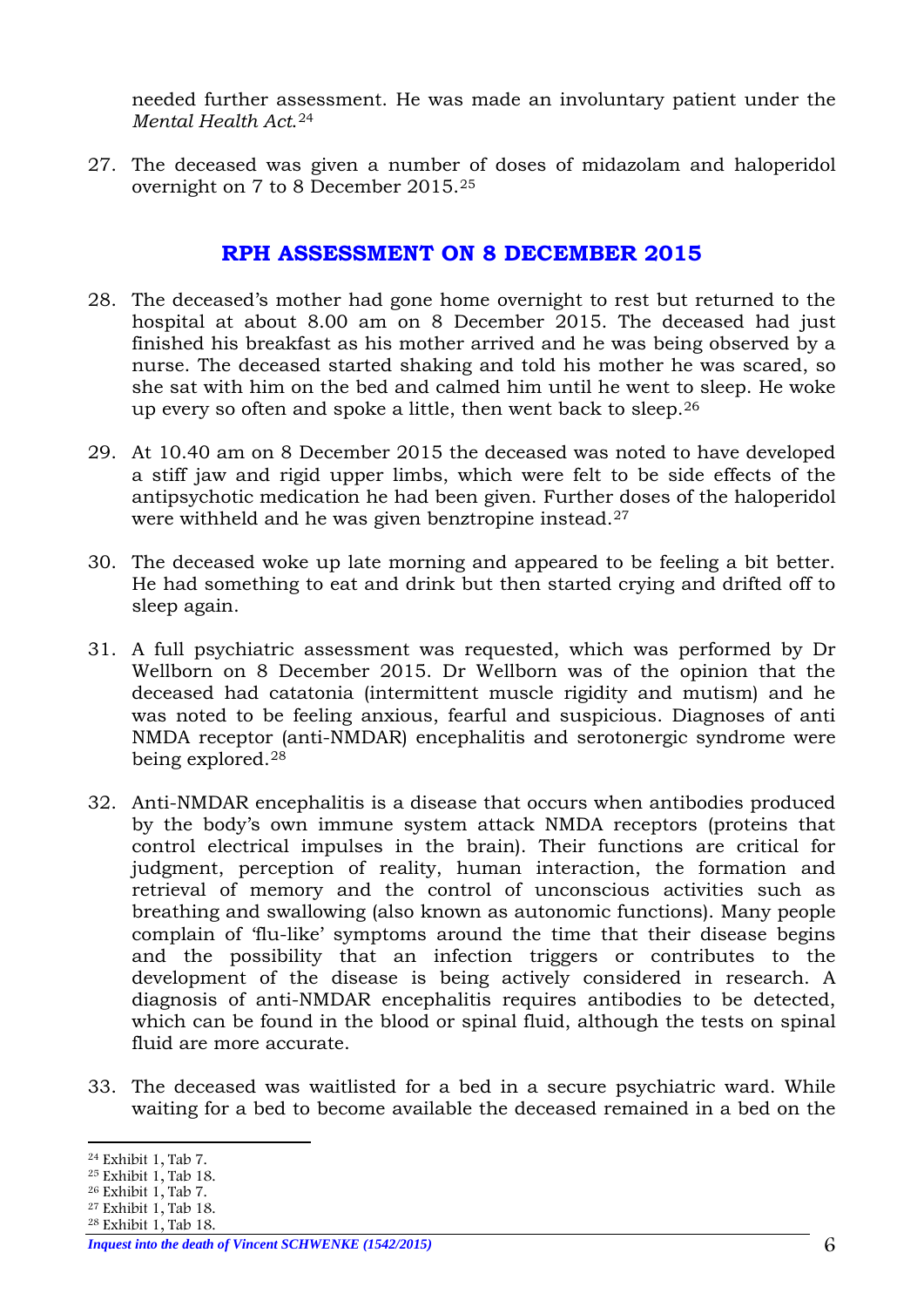emergency ward. The plan was to repeat his blood tests, treat his catatonia with high dose lorazepam (a benzodiazepine) and obtain a neurological opinion regarding the possibility of anti-NMDAR encephalitis.[29](#page-5-5)

- 34. At 5.15 pm the deceased was reviewed by a neurologist. By the time he was seen by the neurologist the deceased's parents reported that the deceased had slept for several hours in the ED and he was feeling better. The deceased denied any further suicidal thoughts or hallucinations. He was noted to have slightly increased tone but no focal neurological symptoms and no reported autonomic instability. The neurologist felt that the deceased had catatonia, which had improved after treatment with benzodiazepines. The neurologist concluded it was unlikely that the deceased had anti-NMDAR encephalitis. The neurologist formed the opinion that the deceased could be transferred and conveyed this view to Dr Wellborn.[30](#page-6-1)
- 35. A bed became available at SJOGPHM in the secure ward of their Mental Health Unit. It was felt that the deceased's judgment was impaired and he did not have the capacity to make decisions about his treatment. He was considered to pose a risk to himself and his reputation, which are relevant factors in deciding to hold a person as an involuntary patient. The deceased's parents were told that the deceased would be transferred to the secure facility at SJOGPHM as an involuntary patient as he had harmed himself and did not have capacity to sign himself out as a patient.<sup>[31](#page-6-2)</sup>
- 36. The deceased walked to the ambulance for his hospital transfer and appeared to his mother to be cheerful and happy. She told him she would meet him at SJOGPHM.[32](#page-6-3)

#### **TRANSFER TO SJOGPHM**

- <span id="page-6-0"></span>37. The deceased was transferred in the early evening of 8 December 2015. He was admitted directly to the secure ward (4B) of the SJOGPHM Mental Health Unit. On arrival the deceased was seen by the Psychiatry Duty Medical Officer and the ward nurses. A Risk Assessment and Management Plan was completed and the deceased was directed to remain on 60 minute observations. He was seen to be quiet but settled.[33](#page-6-4)
- 38. He was reviewed by the Psychiatric Duty Medical Officer, who completed a Mental Health Assessment. The deceased reported feeling depressed due to financial and family stress. He was noted to be guarded, with poor judgment and insight. A risk assessment form was completed. The deceased was assessed as a high risk of self-harm and medium risk of suicide. He was written up for temazepam, quetiapine and lorazepam and paracetamol to take as needed. He was to be reviewed by the team the following morning.

<span id="page-6-4"></span>*Inquest into the death of Vincent SCHWENKE (1542/2015)* 7 <sup>33</sup> Exhibit 1, Tab 19.1 and Tab 22.

<span id="page-6-5"></span> <sup>29</sup> Exhibit 1, Tab 21.

<span id="page-6-1"></span><sup>30</sup> Exhibit 1, Tab 21.

<span id="page-6-2"></span> $31$  Exhibit 1, Tab 7 and Tab 18 and Tab 19.1.

<span id="page-6-3"></span><sup>32</sup> Exhibit 1, Tab 7.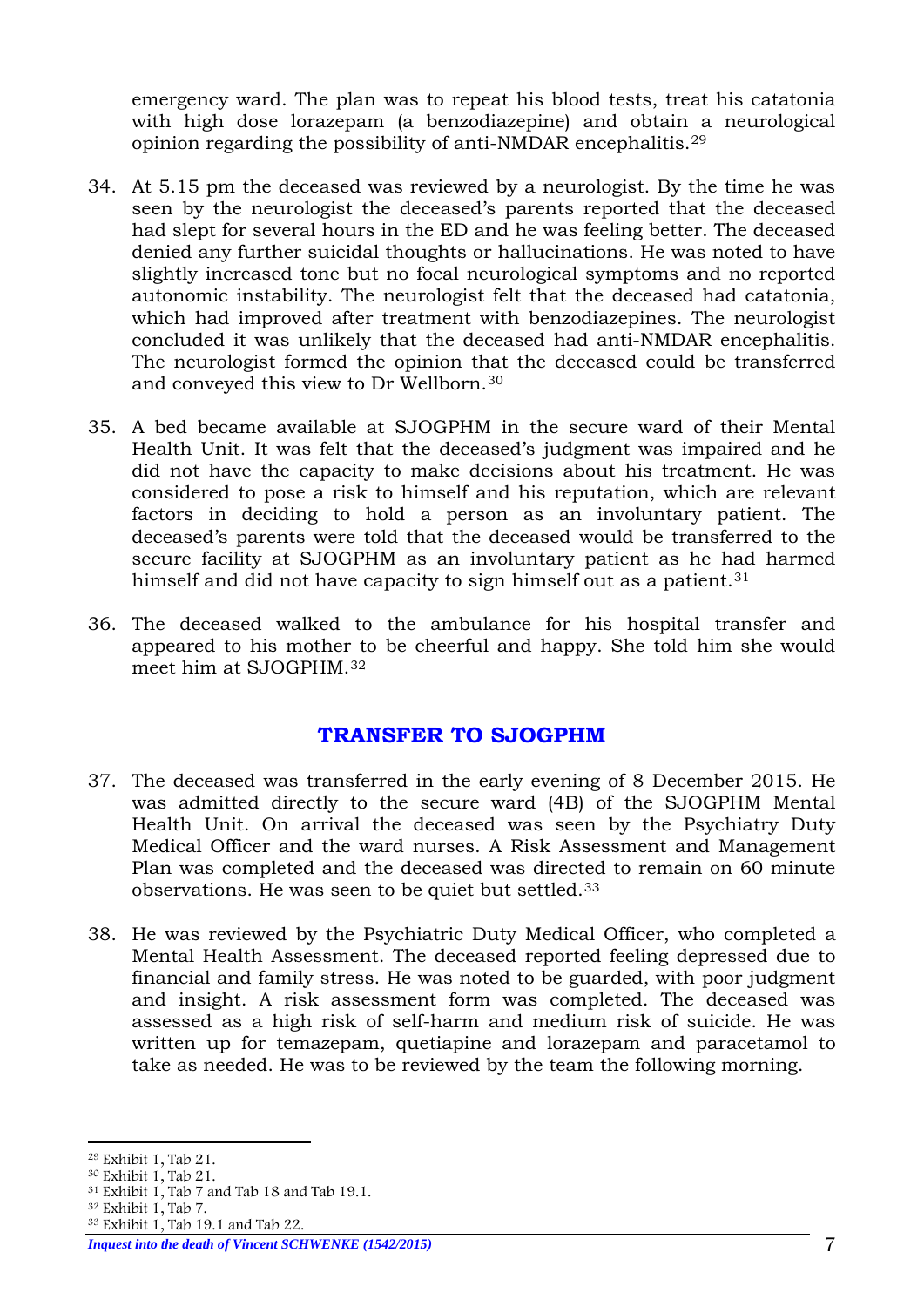- 39. The deceased's parents had gone home and collected some food and clothing for him, which they brought to SJOGPHM. They met the deceased in a waiting room and he seemed chirpy and was happy to return to his room after their visit.[34](#page-6-5)
- 40. The deceased was reviewed by the team consultant psychiatrist, Dr Briggs, and a senior medical practitioner, Dr Tarani, at around lunchtime on 9 December 2015. The interview process in total took approximately one and a half to two hours. During the interview the deceased reported feeling better since transferring hospitals. He identified his main symptoms prior to hospitalisation as having trouble sleeping and feeling anxious and felt these symptoms had resolved. Dr Briggs considered the deceased showed marked improvement (both subjective and objective) in his mental state compared to his initial presentation at RPH. The deceased described his mood as happy although he was still troubled when discussing recent experiences and was somewhat vague and perplexed. There was no evidence of formal thought disorder and he denied any hallucinations (visual or auditory). He denied ongoing suicidal or homicidal thoughts or plans and was able to guarantee his safety on the ward. The treating doctors were not alarmed or concerned about his personal safety.[35](#page-7-0)
- 41. He reported that he had been worrying about everything and couldn't sleep. He felt sad and depressed over the last few weeks and had felt like life was not worth living. He was worried about being unemployed. He claimed he felt comfortable on the ward but also indicated he no longer had thoughts of suicide or homicide and felt he didn't need to be in hospital. He expressed a preference to go home.[36](#page-7-1)
- 42. The medical team's impression was that the deceased was suffering a psychotic illness that was atypical in nature. Several features of his history suggested an organic cause. The differential diagnoses were of possible resolving anti-NMDAR encephalitis, first episode psychosis or cannabis withdrawal related symptoms, although his marked improvement made the latter two appear less likely. The deceased did not appear psychotic or clinically depressed at the time of his interview.[37](#page-7-2)
- 43. The deceased's parents visited him for lunch and brought more clothing, shoes and thongs. A nurse told them that the deceased wasn't allowed shoelaces so they took the shoes back home with them. During the visit the deceased appeared to be a little upset as he had heard that he was going to be locked up and didn't understand why. The deceased's parents were informed that he needed to be assessed for a further 48 hours and they could meet and speak with the deceased's doctor the following afternoon. The deceased's mother tried to reassure the deceased and explained that he had to stay in the hospital for his own safety.[38](#page-7-3)

<span id="page-7-4"></span> <sup>34</sup> Exhibit 1, Tab 7.

<span id="page-7-0"></span><sup>35</sup> T 6; Exhibit 1, Tab 19.1

<span id="page-7-1"></span><sup>36</sup> Exhibit 1, Tab 22. <sup>37</sup> Exhibit 1, Tab 19.1 and Tab 22.

<span id="page-7-3"></span><span id="page-7-2"></span><sup>38</sup> Exhibit 1, Tab 7.

*Inquest into the death of Vincent SCHWENKE (1542/2015)* 8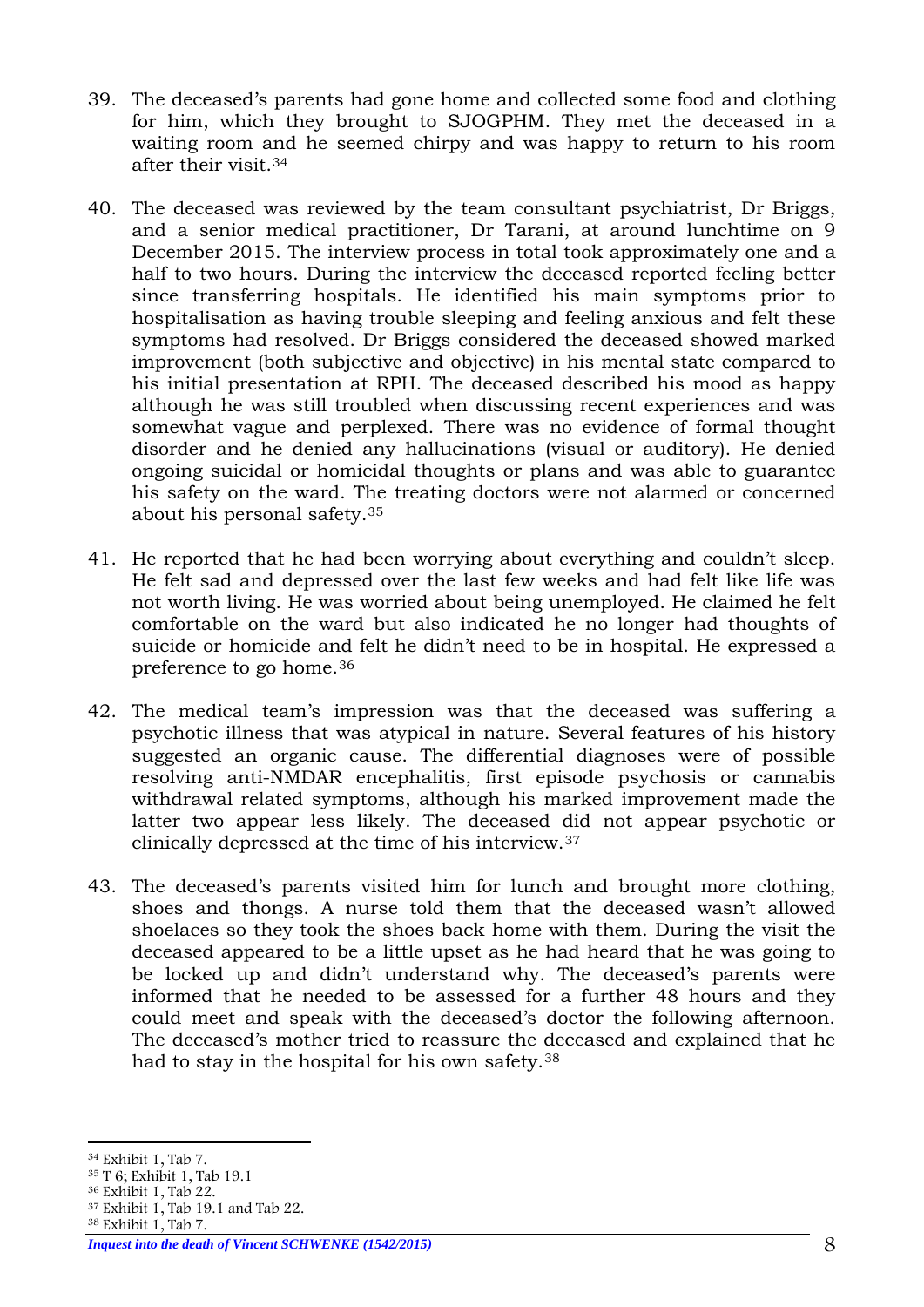- 44. The deceased was placed on a Form 3C under the *Mental Health Act* authorising his continued detention in the secure ward for a period of ongoing assessment.[39](#page-7-4) It was thought necessary given the potential fluctuation in his mental state and to allow for further observation and full organic workup to be performed. The deceased was spoken to by hospital staff and he expressed a preference to be discharged home as he was feeling better. However, it was eventually thought he was agreeable to ongoing admission after the reasons were explained to him. He was not given any regular antispsychotics in view of his improved mental state and was prescribed benzodiazepines on an 'as needs' basis.[40](#page-8-0)
- 45. The deceased was reported to engage well in group activities that afternoon and no concerns were raised. The visual observation chart was recorded every hour and staff did not observe any concerning behaviour.<sup>[41](#page-8-1)</sup>
- 46. The deceased rang his mother at about 5.30 pm that evening and asked if the rest of his family were coming to visit him. She assured him they were and told him to rest until they got there. The family went to the hospital and had a long visit. The deceased continued to tell his mother he was scared, which appears to have related to the behaviour of some of the other patients.[42](#page-8-2)
- 47. A physical examination was performed by Dr Tarani at 7.25 pm that evening. No alarm bells were raised in relation to the deceased during that examination.[43](#page-8-3)
- 48. The deceased spoke to the Nursing Shift Coordinator sometime after she started her shift at 9.00 pm. He appeared calm and settled and asked for a drink. He then returned to his room.<sup>[44](#page-8-4)</sup>
- 49. The deceased was spoken to by Registered Mental Health Nurse Kim Peppiatt and Enrolled Mental Health Nurse Sandy Marks at about 9.30 pm. The deceased was in bed lying under the covers at the time. He was alert and made eye contact. The deceased was pleasant and communicating with the nursing staff although he did not initiate conversation. The deceased was offered his medication and accepted 20mg of temazepam and 1gm of paracetamol for his sore neck.[45](#page-8-5)
- 50. The deceased was on 60 minute observations, so he was meant to be observed every hour by staff and a recording made of whether he was sleeping or awake and any other relevant observations. The deceased appeared to be asleep on most checks during the night. Nurse Peppiatt did not observe the deceased to get up at any stage. On one occasion Nurse Marks found the deceased not in bed. She went looking for him and found him in his bathroom. The deceased was facing her and Nurse Marks spoke to him and said, "I didn't see you in bed – I thought you had been

<span id="page-8-4"></span><sup>44</sup> Exhibit 1, Tab 11.

 <sup>39</sup> Exhibit 1, Tab 22, 3.31.

<span id="page-8-0"></span><sup>40</sup> Exhibit 1, Tab 19.1.

<span id="page-8-1"></span><sup>41</sup> Exhibit 1, Tab 19.1.

<span id="page-8-2"></span><sup>42</sup> T 6, 8; Exhibit 1, Tab 7.

<span id="page-8-3"></span><sup>43</sup> T 6.

<sup>45</sup> Exhibit 1, Tab 8.

<span id="page-8-5"></span>*Inquest into the death of Vincent SCHWENKE (1542/2015)* 9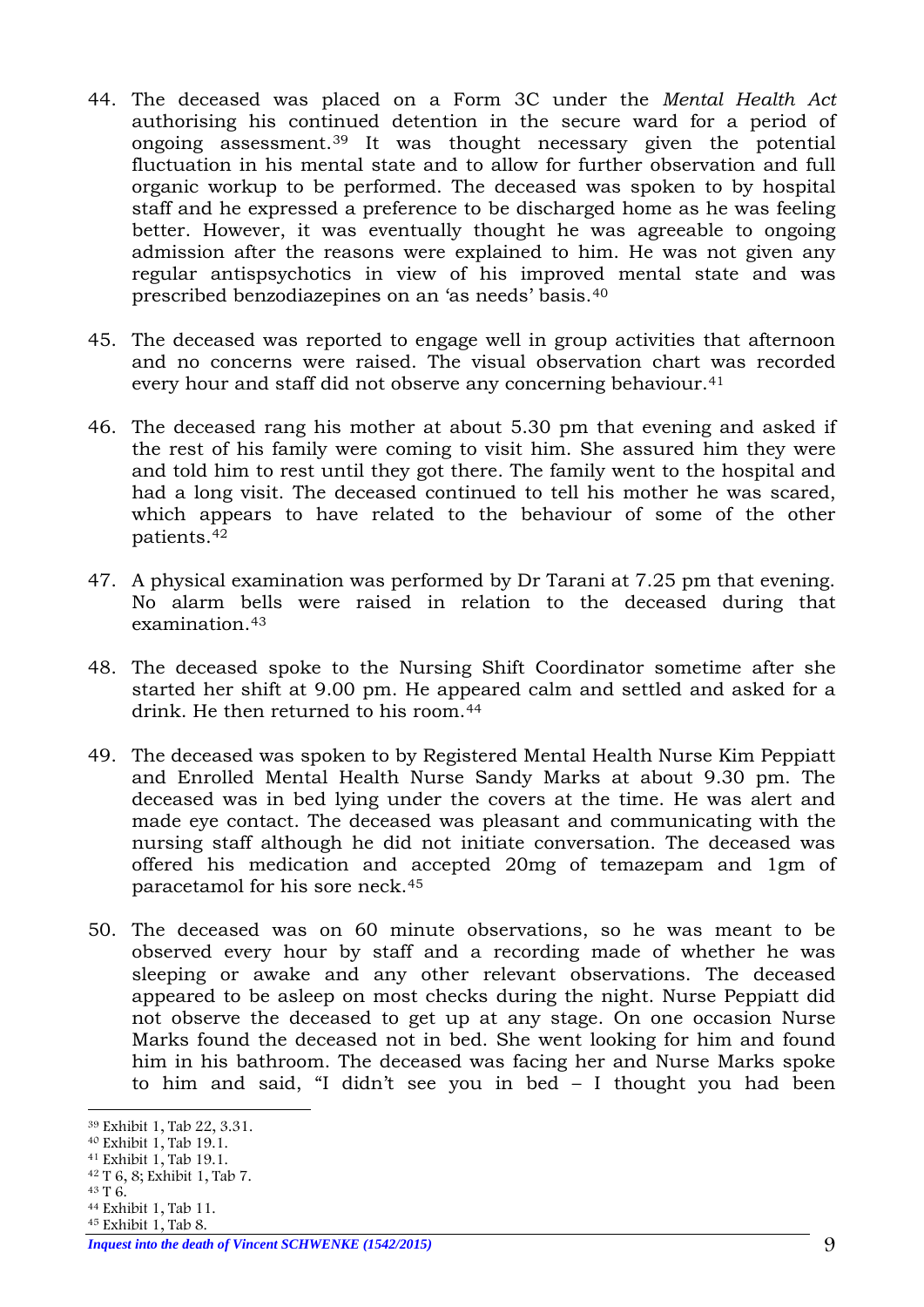kidnapped."[46](#page-8-0) The deceased stared at her and did not respond. Nurse Marks did not see the deceased return to bed at that time but he was noted to be in bed during the later security checks.[47](#page-9-1)

- 51. The nursing staff recalled the night was busy and there were some complex issues dealing with other patients during the night, including a patient who continually undressed and another patient who was aggressive and trying to leave the ward. However, there were no issues with the deceased. The deceased was reportedly last checked at 6.05 am and observed to be sleeping.[48](#page-9-2)
- 52. Nurse Marks gave evidence that there was nothing in the deceased's behaviour overnight that gave her any concern that he might harm himself. If she had felt any concern, there were steps she could take, but there was nothing about his behaviour that night that made her feel this was indicated.[49](#page-9-3)

### **EVENTS SURROUNDING THE DEATH OF THE DECEASED**

- <span id="page-9-0"></span>53. At about 7.00 am on 10 December 2015 Nurse Marks commenced the next security check with the morning shift nurse as part of the shift handover. They started at room 1 and checked each patient until they reached the deceased, who was in room 15. The deceased's room was the last room to be checked.
- 54. Nurse Marks looked through the windows of the deceased's room and noted the deceased was not in bed. She opened the door and heard running water in the ensuite bathroom. Nurse Marks knocked on the door and received no response. Nurse Marks knocked on the door again and called out that she was opening the door. She then used her keys and opened the bathroom door. Nurse Marks looked in to the bathroom and immediately saw the deceased hanging from the shower head.[50](#page-9-4)
- 55. Nurse Marks recalled the water was running and she observed a wet white towel wrapped around the shower head. She saw a thin black cord, that she assumed was a shoelace, tied around the towel and around the deceased's neck. The deceased's feet were touching the floor and his knees were slightly bent. He was wearing black tracksuit pants but no shirt. Nurse Marks called to the other nurse to go and get help and the nurse activated the alarm button. In the meantime Nurse Marks removed the towel from the shower head so that she could lower the deceased to the floor.<sup>[51](#page-9-5)</sup>
- 56. The other nurse then assisted Nurse Marks to lay the deceased flat on the bathroom floor. Nurse Marks checked for signs of life and could not find any.

<span id="page-9-6"></span> <sup>46</sup> Exhibit 1, Tab 9 [10].

<span id="page-9-1"></span><sup>47</sup> Exhibit 1, Tab 8 and Tab 9.

<span id="page-9-2"></span><sup>48</sup> T 21; Exhibit 1, Tab 8 and Tab 11.

<span id="page-9-3"></span><sup>49</sup> T 21 -22.

<span id="page-9-4"></span><sup>50</sup> Exhibit 1, Tab 9 and Tab 10.

<span id="page-9-5"></span><sup>51</sup> Exhibit 1, Tab 9 and Tab 15.

*Inquest into the death of Vincent SCHWENKE* (1542/2015) 10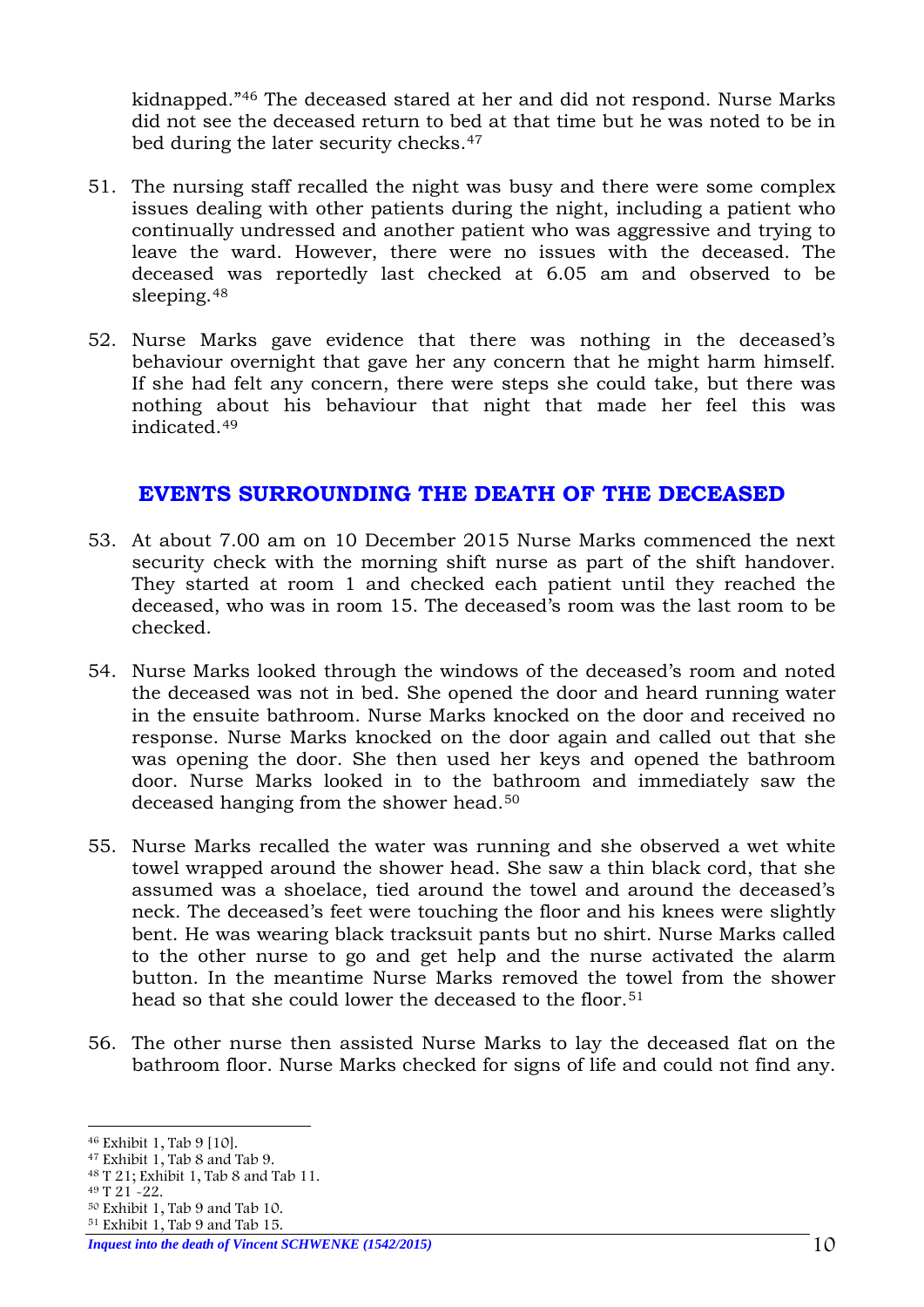Nursing staff began performing cardiopulmonary resuscitation and then the MET team arrived and took over the deceased's care.

- 57. The deceased was transferred to the Emergency Department, arriving there at 7.30 am. The ED staff had been alerted and were ready to assist with resuscitation. Return of spontaneous circulation was obtained but the deceased suffered four further cardiac arrests during the next hour. He was intubated and his cardiovascular instability gradually resolved and he became haemodynamically stable.
- 58. While the deceased was still in the ED a head CT scan was performed, which showed a likely significant hypoxic brain injury. His case was discussed with a doctor at Sir Charles Gairdner Hospital's (SCGH) Intensive Care Unit and a decision was made to transfer the deceased by ambulance to SCGH where he was admitted to the Intensive Care Unit.<sup>[52](#page-9-6)</sup>
- 59. The deceased's family had been notified by a police officer as the hospital had experienced problems contacting them. The deceased's family followed the ambulance to SCGH. It was explained to the deceased's family that the deceased had a non-survivable brain injury and aggressive treatment was futile. The deceased's family stayed with the deceased throughout the night.[53](#page-10-1)
- 60. On 11 December 2015 brain death testing was completed and his death was confirmed at 10.29 am.[54](#page-10-2)

# **CAUSE OF DEATH**

- <span id="page-10-0"></span>61. A post mortem examination was performed by Forensic Pathologist Dr Daniel Moss on 16 December 2015. The post mortem examination revealed a ligature mark to the neck and there was evidence of a "heart attack" (myocardial infarction). The lungs were noted to be firm and heavy and microscopic examination confirmed extensive bronchopneumonia.[55](#page-10-3)
- 62. Toxicology analysis showed therapeutic levels of paracetamol and the benzodiazepine temazepam. Amitriptyline, nortriptyline and lignocaine were found in the liver.[56](#page-10-4)
- 63. At the conclusion of all investigations Dr Moss found the cause of death was complications of ligature compression of the neck (hanging).<sup>[57](#page-10-5)</sup> I accept and adopt the conclusion of Dr Moss as to the cause of death.
- 64. At a later stage, following the receipt of additional information obtained as part of the coronial investigation, Dr Moss requested further investigation to

 <sup>52</sup> Exhibit 1, Tab 15.

<span id="page-10-1"></span><sup>53</sup> Exhibit 1, Tab 20.

<span id="page-10-2"></span><sup>54</sup> Exhibit 1, Tab 3.

<span id="page-10-3"></span><sup>55</sup> Exhibit 1, Tab 5. <sup>56</sup> Exhibit 1, Tab 5.

<span id="page-10-4"></span><sup>57</sup> Exhibit 1, Tab 5 and Tab 6.

<span id="page-10-5"></span>*Inquest into the death of Vincent SCHWENKE* (1542/2015) 11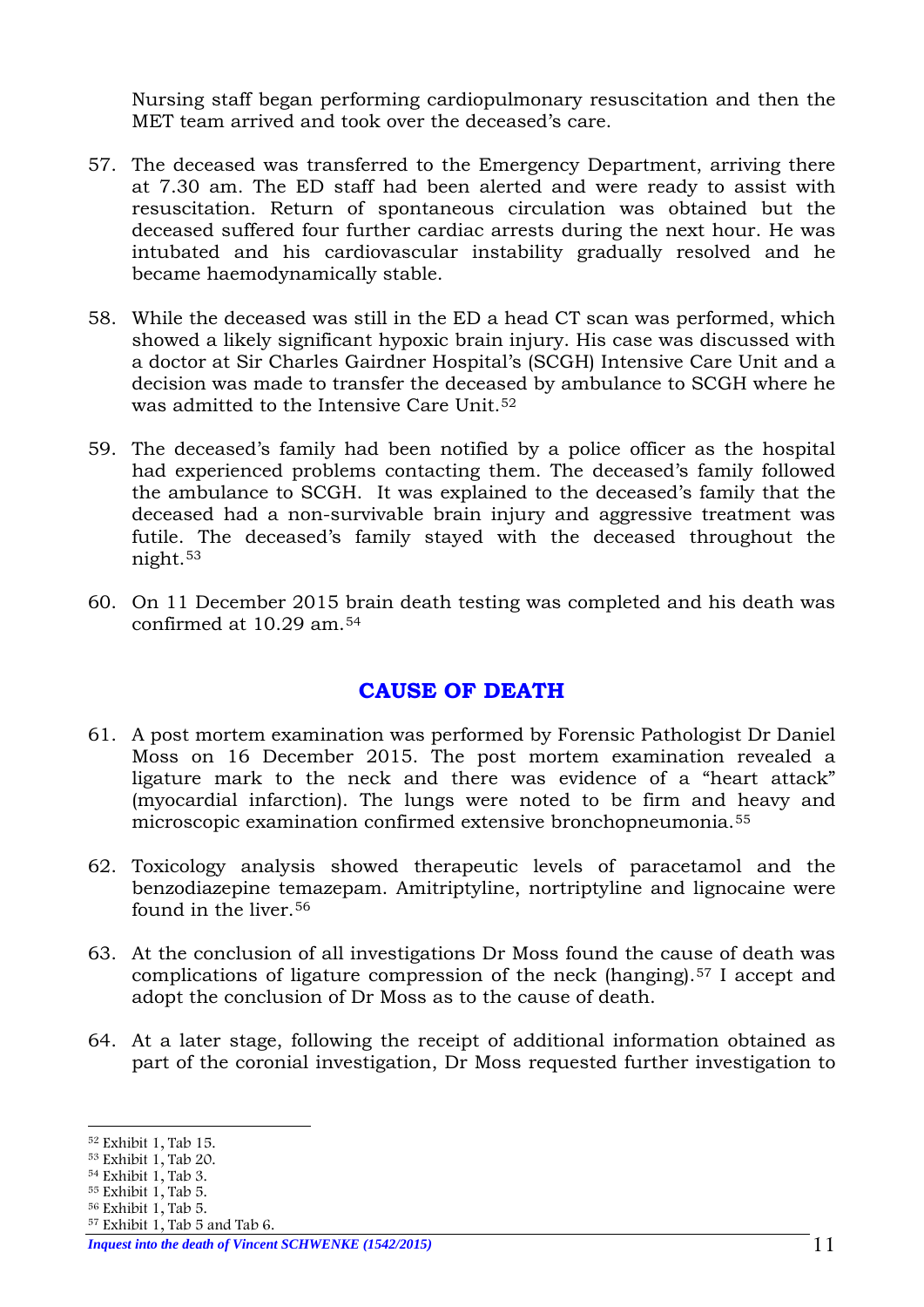determine whether the deceased had NMDA receptor antibodies. The antibody testing was done and the result was negative.[58](#page-10-1)

65. Microscopic examination of the brain was also performed, which showed changes of recent global cerebral ischaemia (consistent with what was previously known about the circumstances of the death) but was negative for encephalitis and letopmeningitis. Following those investigations the cause of death remained unchanged.[59](#page-11-1)

#### **MANNER OF DEATH**

- <span id="page-11-0"></span>66. It is important to note that at the time the deceased put the ligature around his neck he was an involuntary psychiatric patient. This alone does not mean that he was unable to form an intent to take his life, but it is relevant to consideration of his mental state at the time of the relevant event.
- 67. Dr Amit Banerjee is a Consultant Psychiatrist and Head of Department at SJOGPHM's Mental Health Unit. He has held that position since the hospital opened on 23 November 2015 (only a few weeks prior to the deceased's death).[60](#page-11-2) Dr Banerjee did not treat the deceased, but was involved in the hospital's review of the case after his death and had reviewed the deceased's medical records. Dr Banerjee was called as a witness at the inquest to answer questions about the deceased's care while in the hospital.
- 68. After reading the medical record and speaking to the relevant treating staff, Dr Banerjee had formed the opinion that the deceased had an acute polymorphic (meaning changing) psychotic disorder during his admission, the cause of which was difficult to determine although it is known to more commonly arise in non-Caucasian populations (noting the deceased was of Maori descent). While at SJOGPHM his symptoms had reduced and his mental state was reported to be improving but it was also noted that his mood fluctuated.
- 69. Dr Banerjee advised that the doctors who treated the deceased at SJOGPHM were very experienced mental health practitioners and they had not seen any behaviour that suggested he might have been actively suicidal.[61](#page-11-3) One of them had reviewed the deceased at approximately 7.30 pm the night before he died, and had seen nothing to cause concern.
- 70. However, Dr Banerjee noted the difficulty with the deceased's suicidal ideation was that it appeared to be fluctuating, which made it a very difficult thing to pick when he might be suicidal. The evidence suggested the deceased's mental state had undergone a change on the morning that he hanged himself and has woken up actively suicidal.<sup>[62](#page-11-4)</sup>

 <sup>58</sup> Exhibit 1, Tab 5.

<span id="page-11-1"></span><sup>59</sup> Exhibit 1, Tab 5.

<span id="page-11-2"></span><sup>60</sup> T 49. <sup>61</sup> T 8.

<span id="page-11-4"></span><span id="page-11-3"></span><sup>62</sup> T 10.

*Inquest into the death of Vincent SCHWENKE* (1542/2015) 12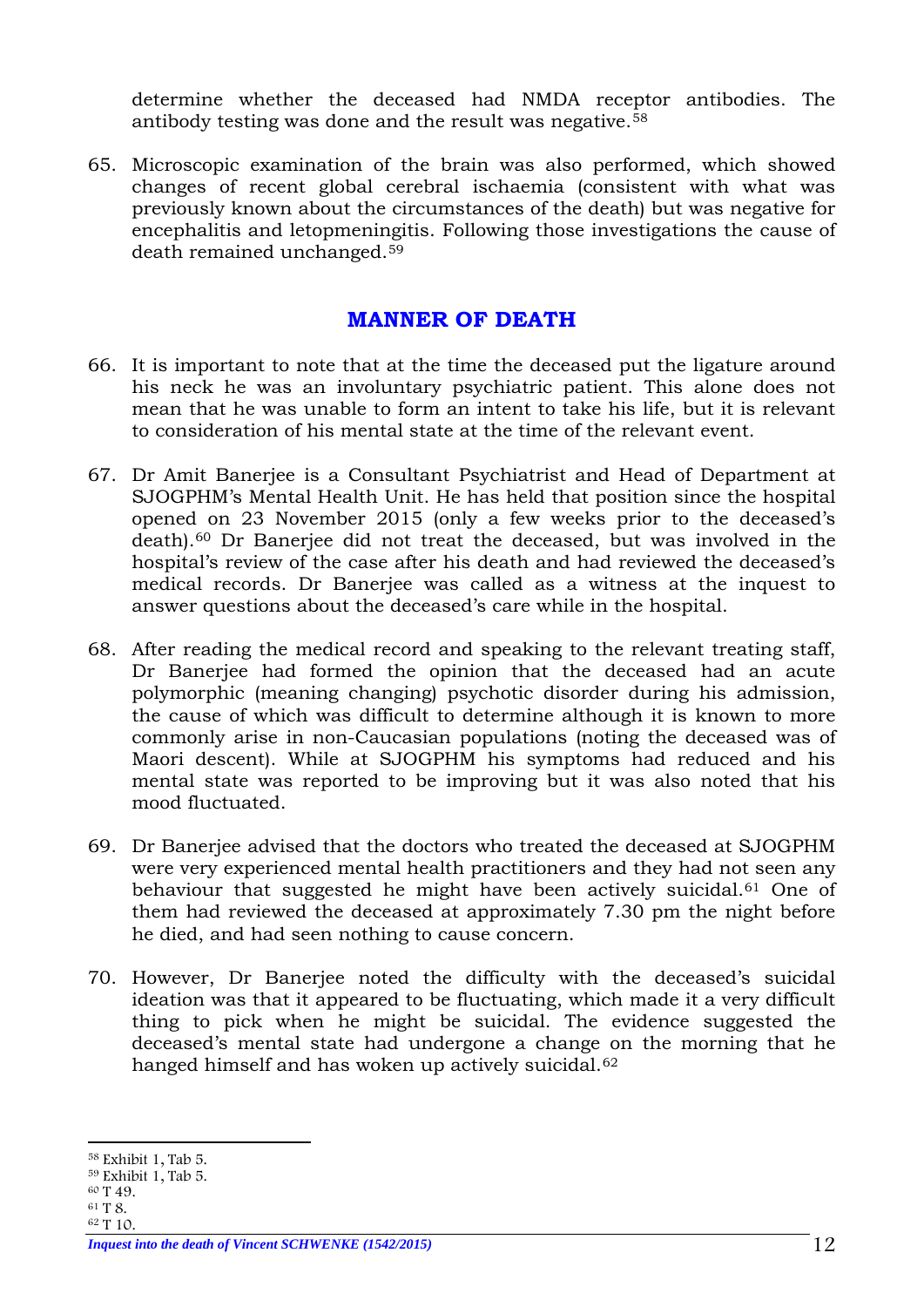- 71. I explored with Dr Banerjee what he considered to be the level of the deceased's capacity to form an intention to take his life at that time, given his mental health issues. Dr Banerjee expressed the opinion that the deceased was likely suicidal but may not have had the full capacity to understand that he might die from his actions. Dr Banerjee believed the deceased's actions may also have been affected by his psychosis, given there was an element of lack of rationality in his behaviour overnight.<sup>[63](#page-11-3)</sup>
- 72. The evidence before me does not allow me to reach a conclusion to the requisite standard that the deceased was in a position to know and understand the nature and consequences of his actions. Accordingly, I make an open finding as to the manner of death.

## **QUALITY OF SUPERVISION, TREATMENT AND CARE**

<span id="page-12-0"></span>73. Under s 25(3) of the *Coroners Act 1996*, where a death investigated by a coroner is of a person held in care, the coroner must comment on the quality of the supervision, treatment and care of the person while in that care.

### <span id="page-12-1"></span>**Decision to hold the deceased as an involuntary patient**

- 74. At the time the deceased was transferred to SJOGPHM as an involuntary patient, he had been expressing suicidal and homicidal thoughts and been behaving in a bizarre manner, which had led him to injure himself by jumping headfirst on to the floor. He was thought to be experiencing psychosis but a diagnosis as to the cause was difficult to identify. His capacity to make decisions about his medical care was also thought to be impaired by his psychosis. In those circumstances, I am satisfied it was appropriate to admit the deceased to a secure bed as an involuntary patient while further efforts were made to diagnose and treat his acute mental illness.
- 75. After a period of time at SJOGPHM the deceased's symptoms appeared to be improving and he indicated that he felt better and wanted to go home. Dr Banerjee acknowledged that the deceased had expressed a preference to go home, but noted his diagnosis was still not clear and his mental state was fluctuating, which weighed against a decision to discharge at that stage. Dr Banerjee believed it was necessary and appropriate to continue to detain the deceased while further efforts were made to diagnose his condition.<sup>[64](#page-12-2)</sup> I accept the medical evidence that the highly unusual nature of the deceased's presentation made a clear diagnosis difficult, and in those circumstances it was appropriate to continue to keep the deceased as an inpatient while further investigations were conducted.
- 76. I also note that it appears that the deceased was agreeable to staying in hospital, once these reasons were explained to him.

<span id="page-12-3"></span> <sup>63</sup> T 11.

<span id="page-12-2"></span>*Inquest into the death of Vincent SCHWENKE* (1542/2015) 13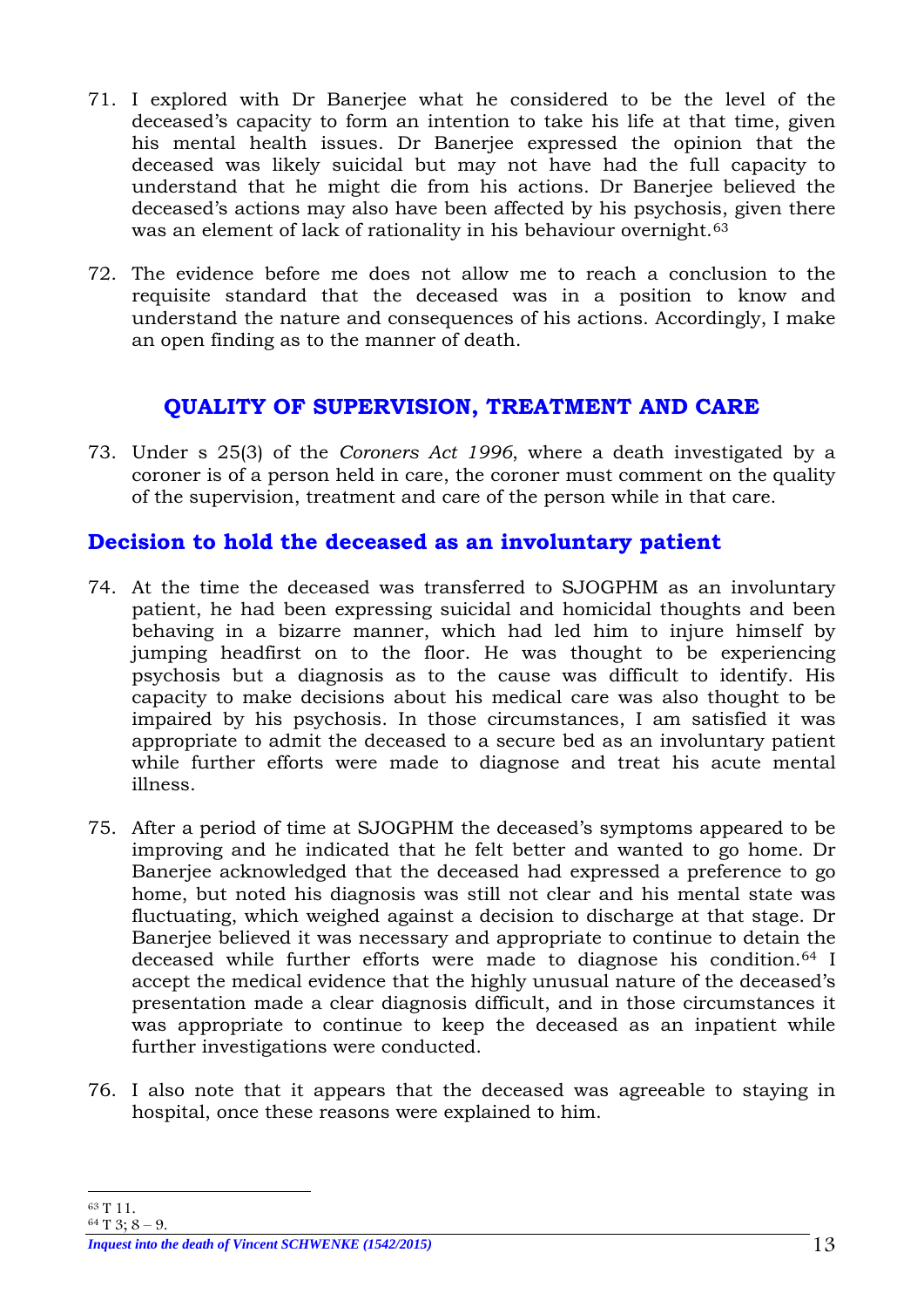- 77. The deceased's family expressed concern that the deceased had been frightened by the behaviour of other patients the night before he died. The evidence of the nurses on shift overnight confirmed that there were some disruptive patients engaging in behaviour that may have been confronting for other patients, such as the deceased.
- 78. Dr Banerjee acknowledged in his evidence that the secure mental health ward can be a traumatic environment, depending on what other patients are on the ward, and he was not surprised to hear the deceased had told his family he was frightened. However, it did not appear that the deceased communicated his concerns to the nursing staff. Dr Banerjee advised that mental health staff are aware of the need to be receptive to patient and family concerns, but in this case without those concerns being raised with staff, it was difficult for them to respond appropriately.<sup>[65](#page-12-3)</sup>
- 79. The deceased's family have questioned why the deceased was not placed on closer observations given he had expressed thoughts of suicide and done an injury to himself while at Royal Perth Hospital. The deceased had been on hourly observations while at Royal Perth Hospital, and this was maintained once at SJOGPHM.
- 80. The evidence of Dr Banerjee was that the deceased's behaviour once at SJOGPHM had been reassuring and he had strongly denied any ongoing suicidal thoughts or plans. His condition was believed to be improving and after review by two experienced mental health practitioners on the day before his death, there were no concerns at that stage about his personal safety. The evidence of the nursing staff was that the deceased's behaviour did not flag any change in his level of risk while they observed him overnight. Nurse Marks, who had cause to speak to the deceased overnight, was clear that the deceased had not behaved in a way that gave her any indication that his mental state might be deteriorating.[66](#page-13-0)
- 81. There are steps that can be taken to increase the level of observation of a patient who is believed to be at risk of harming themselves, which can escalate to the level of 'one on one' staff to patient observation. However, Dr Banerjee noted that having a staff member sitting 'one on one' with a patient can often be "seen as quite intrusive"[67](#page-13-1) by a patient, and this may adversely affect their mental health. Therefore, it is a balancing exercise between monitoring at a level that is safe against minimising the impact of being in a closed environment and providing a patient with some privacy.<sup>[68](#page-13-2)</sup>
- 82. In the case of the deceased, while it was known that he had been expressing thoughts of suicide prior to his admission at SJOGPHM, reassurance was taken from his generally settled behaviour once admitted and the apparent improvement in his symptoms, which he had himself expressed. This suggested to the experienced psychiatric team managing his case that the level of risk he presented to himself was low. Sadly, this ultimately proved to

<span id="page-13-3"></span> $65$  T 3;  $8 - 9$ .

<span id="page-13-0"></span><sup>66</sup> T 6, 22; Exhibit 1, Tab 19.1.

<span id="page-13-1"></span><sup>67</sup> T 15. <sup>68</sup> T 15.

<span id="page-13-2"></span>*Inquest into the death of Vincent SCHWENKE* (1542/2015) 14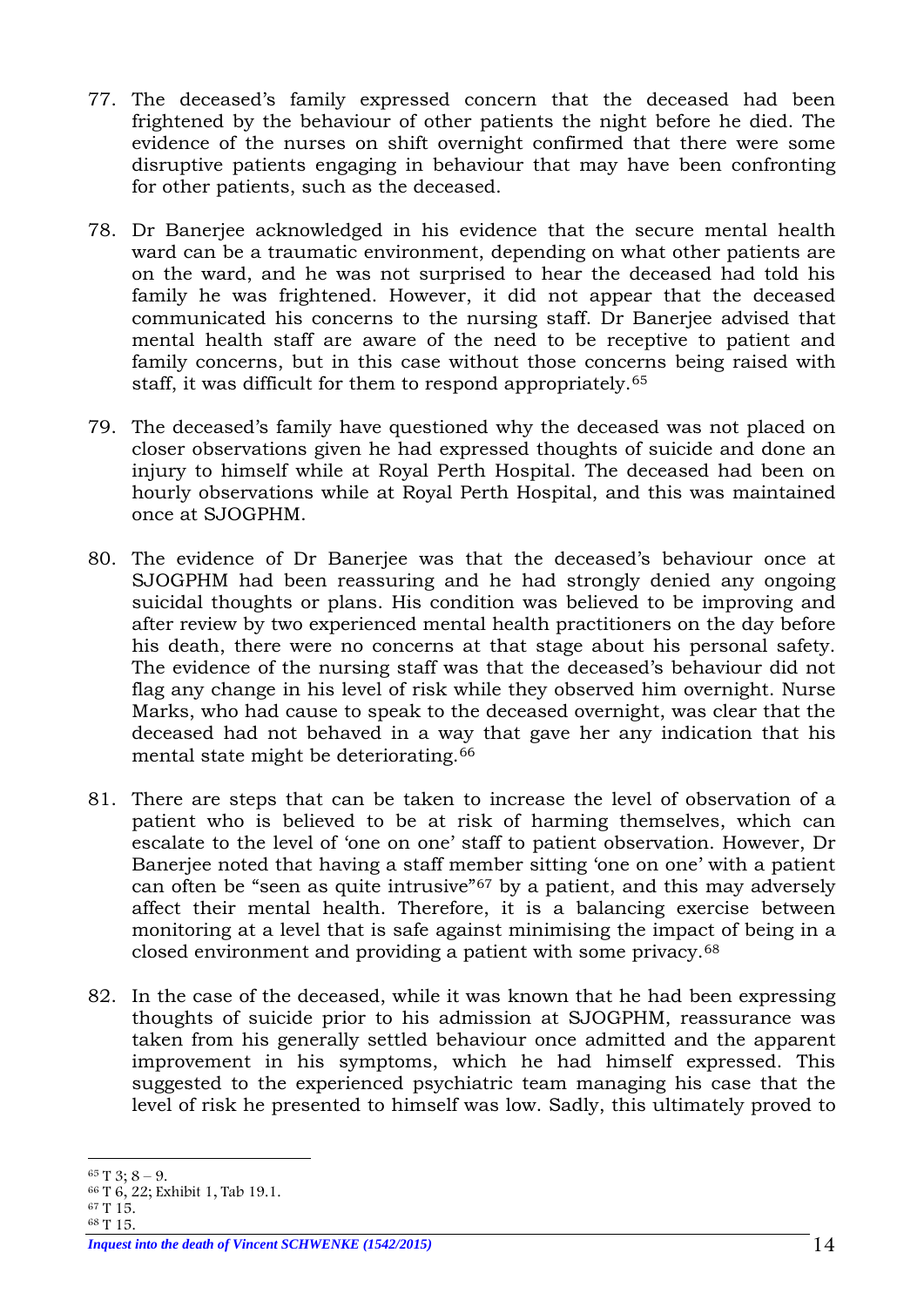be incorrect, but there is nothing in the medical notes to suggest that such a conclusion was unreasonable based upon what was known at the time.

83. The medical care the deceased received appears to have been of a reasonable standard and the evidence suggests his death was unpredictable and unexpected.

# <span id="page-14-0"></span>**Ligature**

- 84. An issue arose during the coronial investigation as to the ligature used by the deceased. After his death at Sir Charles Gairdner Hospital the Coronial Investigation Squad were notified of the circumstances of the death. Police officers attended at SCGH and then the following day police attended at SJOGPHM.[69](#page-13-3)
- 85. Police officers were given an opportunity to examine the room at SJOGPHM where the deceased had been found hanging, which was then photographed, and they also met with hospital staff. At this time Senior Constable Nigel Brown was also handed the ligature, which had been taken from the deceased's room and carefully stored by hospital staff. It was appropriately secured in a hospital biohazard bag, which Senior Constable Brown did not open. Senior Constable Brown was told by hospital staff that it was a shoelace, and it appeared to him that it resembled "a black shoelace or possibly a long cord." The bag was photographed from the front and back, with its contents visible through the tinted plastic.<sup>[70](#page-14-1)</sup> Attempts were also made to obtain the towel that had been described as being used with the seized ligature, but the towel could not be located. It was thought that it may have been inadvertently moved by cleaning staff at the hospital.<sup>[71](#page-14-2)</sup>
- 86. After leaving the hospital Senior Constable Brown and another office conveyed the ligature in the bag straight to the State Mortuary, where the body of the deceased was being held. The purpose of delivering the ligature to the mortuary was to assist the forensic pathologist who would be conducting the post mortem examination.[72](#page-14-3)
- 87. At the State Mortuary the bag containing the ligature was handed to the Manager of the State Mortuary, Mr Anthony Wight.[73](#page-14-4) This action was later recorded by Senior Constable Brown as an entry in the police running sheet, which records the steps done by police as part of the investigation.<sup>[74](#page-14-5)</sup> Senior Constable Brown confirmed at the inquest that he did not provide a property receipt to the hospital staff member who gave him the ligature, nor did he receive one from Mr Wight.[75](#page-14-6)
- 88. Mr Wight provided a statement and also gave evidence at the inquest about the procedure that has until now been in place at the State Mortuary in

<span id="page-14-3"></span> $72$  T  $17 - 18$ .

<span id="page-14-6"></span><span id="page-14-5"></span><sup>75</sup> T 18.

<span id="page-14-7"></span> <sup>69</sup> T 7 – 10.

<span id="page-14-1"></span><sup>70</sup> T 11 – 12, 14; Exhibit 1, Tab 25, Photos 10 & 11.

<span id="page-14-2"></span> $71$  T  $17 - 18$ .

<span id="page-14-4"></span><sup>73</sup> T 15. <sup>74</sup> T 15.

*Inquest into the death of Vincent SCHWENKE* (1542/2015) 15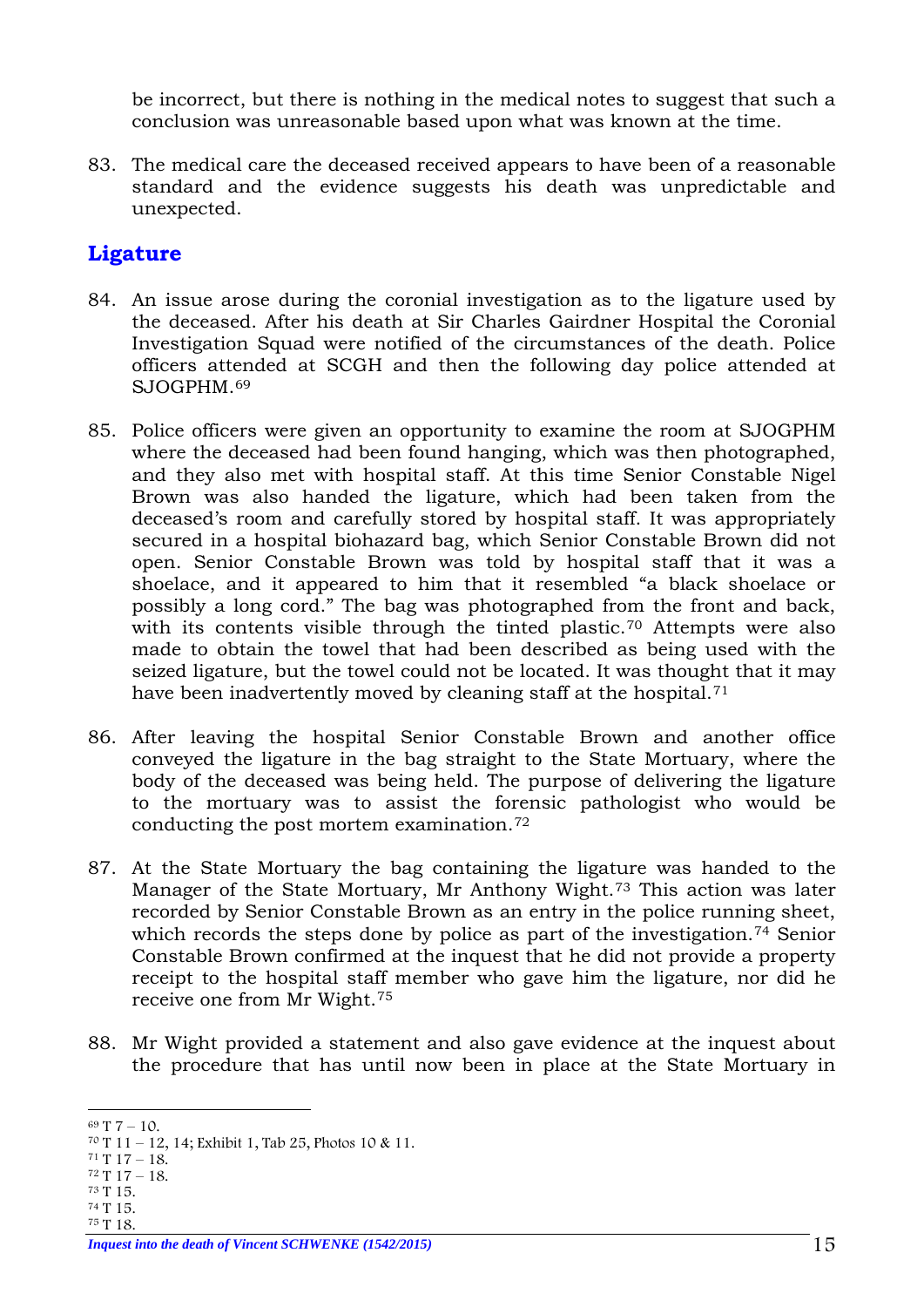regard to ligatures. In effect, if a ligature comes in with the body, it is videotaped as part of the initial admission examination of the body and then remains with the body. However, if a ligature comes in separately to the body, it is not recorded in any way and is not placed with the body. Instead, the ligature is simply placed by mortuary staff in the mortuary theatre in case the forensic pathologist wished to view it during the post-mortem.[76](#page-14-7)

- 89. The problem with this system is demonstrated in this case, as there was evidence before me that the ligature could not be located when enquiries were made on behalf of this Court as to the precise nature of the ligature.
- 90. The forensic pathologist who performed the post mortem examination, Dr Daniel Moss, gave evidence at the inquest that he had viewed the admission video and confirmed that the ligature did not accompany the deceased's body. Dr Moss gave evidence that if the ligature was not with the body, he would usually make enquiry with mortuary staff to see if it could be located.[77](#page-15-0) If Dr Moss has viewed a ligature as part of the post mortem examination process, he will always make a reference to doing so in the post mortem report, and will also photograph it as part of the documentation in a case such as this. The fact that there was no reference to the ligature in his report and no photograph of it, indicated that he did not have access to the ligature when performing the post mortem examination.[78](#page-15-1)
- 91. Dr Moss and Mr Wight both gave evidence that it was not unusual for a ligature not to be present when conducting a post mortem examination involving a suspected hanging; indeed, in Dr Moss' experience there is a ligature available in less than half of the cases he sees.<sup>[79](#page-15-2)</sup>
- 92. Neither Dr Moss nor Mr Wight disputed the evidence of Senior Constable Brown that he had delivered the ligature to the State Mortuary. A search was done of the State Mortuary at a later stage, but the ligature could not be located.<sup>[80](#page-15-3)</sup> The evidence was to the effect that the ligature was most likely received from police and placed in the theatre prior to the post mortem, but that it was not brought to the attention of Dr Moss when he came to do the post mortem so he was unaware that it was available and did not view it. At some later stage it would have been disposed of as part of a periodical mortuary process of destruction of ligatures more than one month old.<sup>[81](#page-15-4)</sup>
- 93. The fact that the ligature was lost had the result that the police investigation was unable to identify precisely what item the deceased had used to hang himself.<sup>[82](#page-15-5)</sup> This also meant that the police were unable to identify how the ligature came into the possession of the deceased.[83](#page-15-6)
- 94. The term 'shoelace' was used at an early stage in the investigation (including by the nurses who found the deceased) and it appears that other people

 <sup>76</sup> T 28 – 29, 35; Exhibit 1, Tab 27.

<span id="page-15-0"></span><sup>77</sup> T 36 – 37.

<span id="page-15-1"></span><sup>78</sup> T 36 – 38. <sup>79</sup> T 31, 33.

<span id="page-15-3"></span><span id="page-15-2"></span><sup>80</sup> T 32.

<span id="page-15-4"></span><sup>81</sup> T 29, 31 - 32.

<span id="page-15-5"></span><sup>82</sup> T 24.

<span id="page-15-6"></span><sup>83</sup> T 24.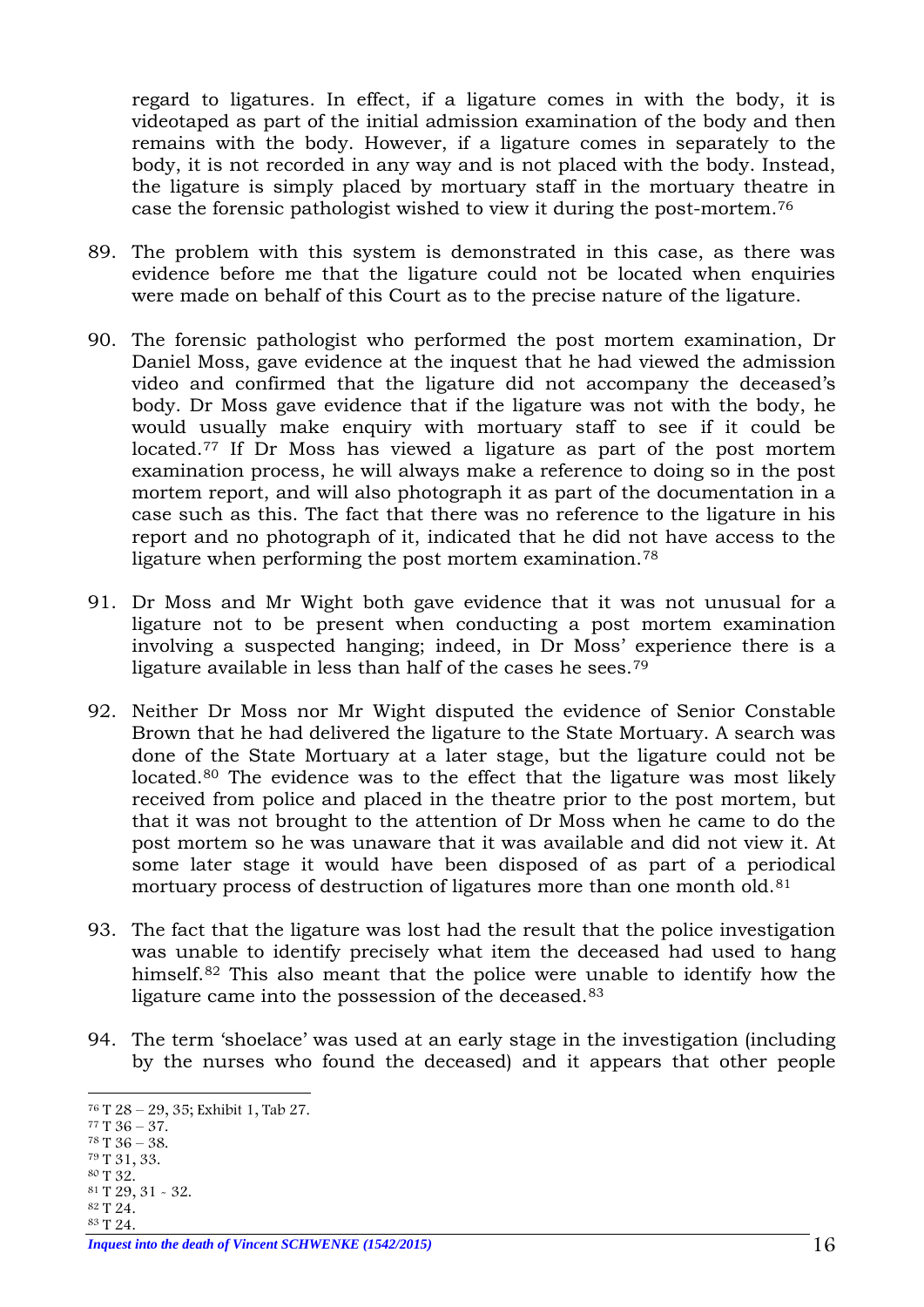adopted the term and it was perpetuated throughout the investigation. However, Senior Constable Brown acknowledged in his evidence that the repeated reference to a shoelace was potentially misleading. The evidence was that the hospital staff had not permitted the deceased to have shoes with shoelaces, and his parents had taken them home. It was suggested that it may have been a drawstring cord taken from an item of the deceased's clothing, such as a pair of tracksuit pants or sweatshirt or some other item. However, this theory could not be tested given the ligature was not examined by hospital staff or police officers prior to handing it to the State Mortuary and the ligature was subsequently lost.<sup>[84](#page-15-4)</sup>

- 95. After the failings in the ligature management system were highlighted during this coronial investigation, steps were taken by the WA Police to improve the system of recording and retaining such items. During the inquest Senior Constable Brown advised that since that time the Coronial Investigation Squad has firmed up practices and procedures in relation to ligature management and there is now a positive management system in place. There is now a clear procedure that documents the police management of the ligature, which is treated as an exhibit, and ensures that the ligature is safely stored until three months after the coroner's findings are completed.<sup>[85](#page-16-0)</sup>
- 96. This procedure deals with how the ligature is handled by police and provided to the State Mortuary, and how it is collected and store by the police after the post mortem examination is complete. However, there is still a gap in the procedure while the ligature is in the possession of the State Mortuary.
- 97. Dr Jodi White has been a forensic pathologist at the State Mortuary for many years and has recently taken the position as Head of Department, which in effect replaces the former position of Chief Forensic Pathologist at the State Mortuary. Following enquiries by the Coroner's Court in relation to the location of the ligature in this case, Dr White conducted a review of the Coronial Mortuary and Forensic Pathology Procedures Manual. Dr White ascertained that the manual refers to an Exhibits Book in which exhibits such as ligatures are intended to be entered by the Mortuary Manager on receipt from police. However, further enquiries by Dr White with mortuary staff established that no such exhibits book has been kept, at least for several years, and Dr White was unable to locate one at the State Mortuary.<sup>[86](#page-16-1)</sup>
- <span id="page-16-2"></span><span id="page-16-1"></span><span id="page-16-0"></span>98. Subsequent to this inquiry, Dr White reviewed mortuary procedures and documentation for receipt of exhibits (being all non-clothing/personal property items) relating to a death Dr White gave evidence at the inquest and confirmed that there was no current system for logging ligatures and no process for recording the receipt of ligatures that come in separate to the body. Dr White also advised that she has now written up a final procedure, which is about to become official and be put into practice by mortuary staff. The procedure will include the receipt of all exhibits, date of receipt and person receiving the item, as well as any later examination and disposal of the item (including where collected by CIS officers). Where an item comes in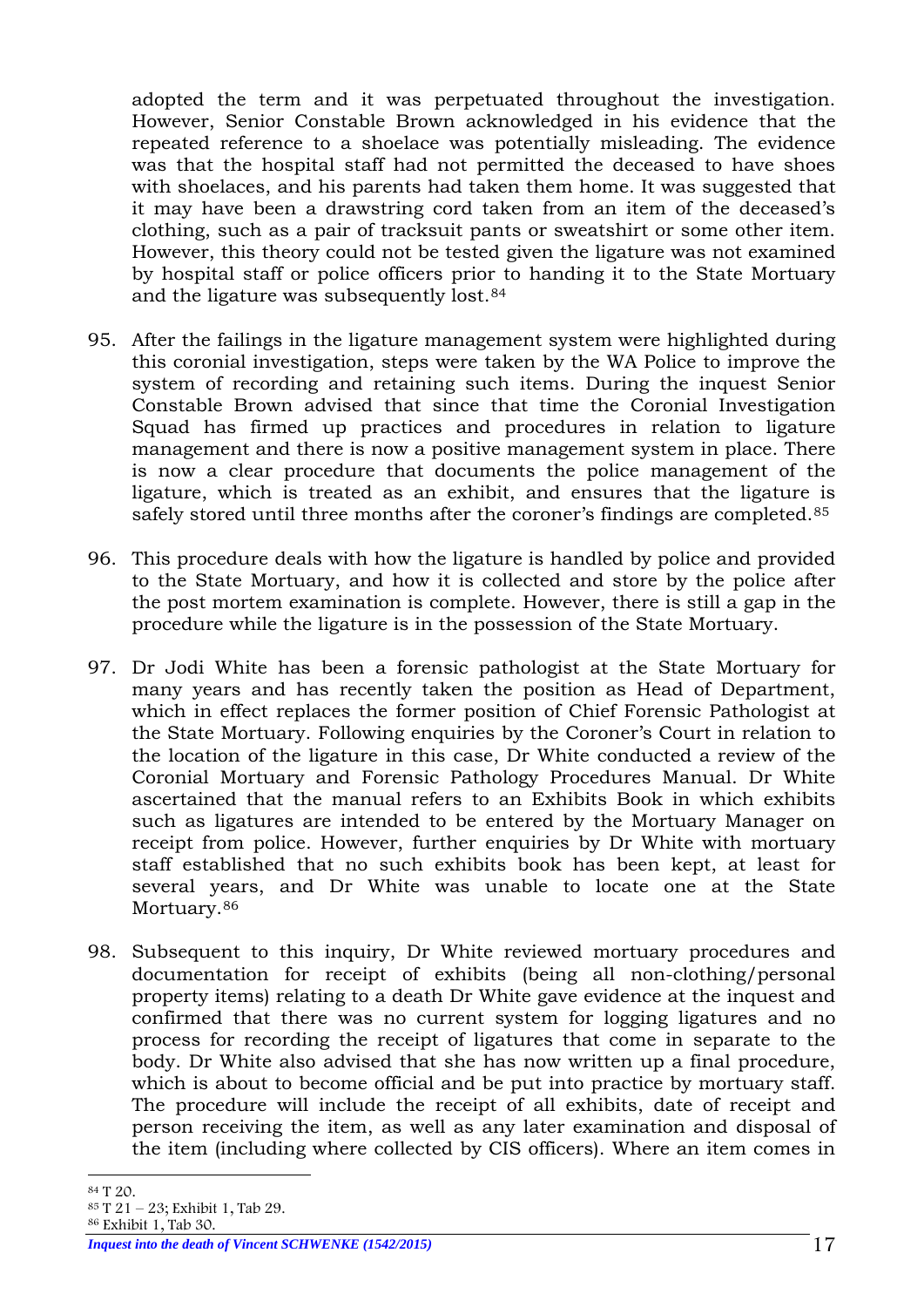separate to the body, it will be mandatory for the mortuary staff member who receives the item to speak to the case pathologist so that they are aware it has been received.[87](#page-16-2)

- 99. Dr White indicated that audits will be undertaken to make sure that the process is working well and being followed after it is implemented.[88](#page-17-1)
- 100. I am satisfied that the new procedure implemented by the WA Police and the proposed procedure for the State Mortuary is designed to ensure that coronial exhibits that accompany, or are associated with, a body held at the State Mortuary will be documented and retained in an appropriate manner to preserve them until the coronial investigation is concluded.

## <span id="page-17-0"></span>**Hospital procedures re ligatures and ligature risk minimisation**

- 101. Without being able to identify what the deceased used as the ligature, it is difficult to comment on how this death might reflect upon SJOGPHM's practices involving patient's access to items that might be used to harm themselves in such a manner.
- 102. However, to the extent that this issue could be explored, I note that Mr Neil Rigby, the Nurse Unit Manager at SJOGPHM gave oral evidence at the inquest and a detailed report was provided by Mr Jeffrey Williams, the Director of Nursing at SJOGPHM, both providing information about the admission procedures, as well as the design of the unit in terms of hanging point minimisation.[89](#page-17-2)
- 103. Following the death of the deceased SJOGPHM also initiated its own internal investigation into the circumstances of the death, known as a 'root cause analysis'.[90](#page-17-3) One of the recommendations of the root cause analysis was to suggest a review of the mental health policies to include searching of patients and removal of property that may cause harm. Specifically, it suggested the removal of shoelaces from all secure mental health unit patients, irrespective of the patient's risk assessment, as well as removal of any other property deemed to be a risk.<sup>[91](#page-17-4)</sup>
- 104. Contrary to the recommendation for removal of all shoelaces that arose from the internal hospital review, the Chief Psychiatrist wrote a letter to the SJOGPHM encouraging the hospital to reintroduce shoelaces "as the overall dignity of appropriate street dress is important for both reintegration with the community and a person's sense of self worth."[92](#page-17-5) Instead, the Chief Psychiatrist recommended that shoelaces should only be removed from a specific patient where it is considered necessary for the safety of a specific individual.[93](#page-17-6)

 <sup>87</sup> T 43 – 45; Exhibit 1, Tab 30.

<span id="page-17-1"></span><sup>88</sup> T 46.

<span id="page-17-2"></span><sup>89</sup> Exhibit 1, Tab 19.

<span id="page-17-3"></span><sup>90</sup> T 25.

<span id="page-17-4"></span><sup>91</sup> T 26.

<span id="page-17-5"></span><sup>92</sup> Exhibit 1, Tab 19.1 and 19.11. <sup>93</sup> Exhibit 1, Tab 19.1 and 19.11.

<span id="page-17-6"></span>*Inquest into the death of Vincent SCHWENKE* (1542/2015) 18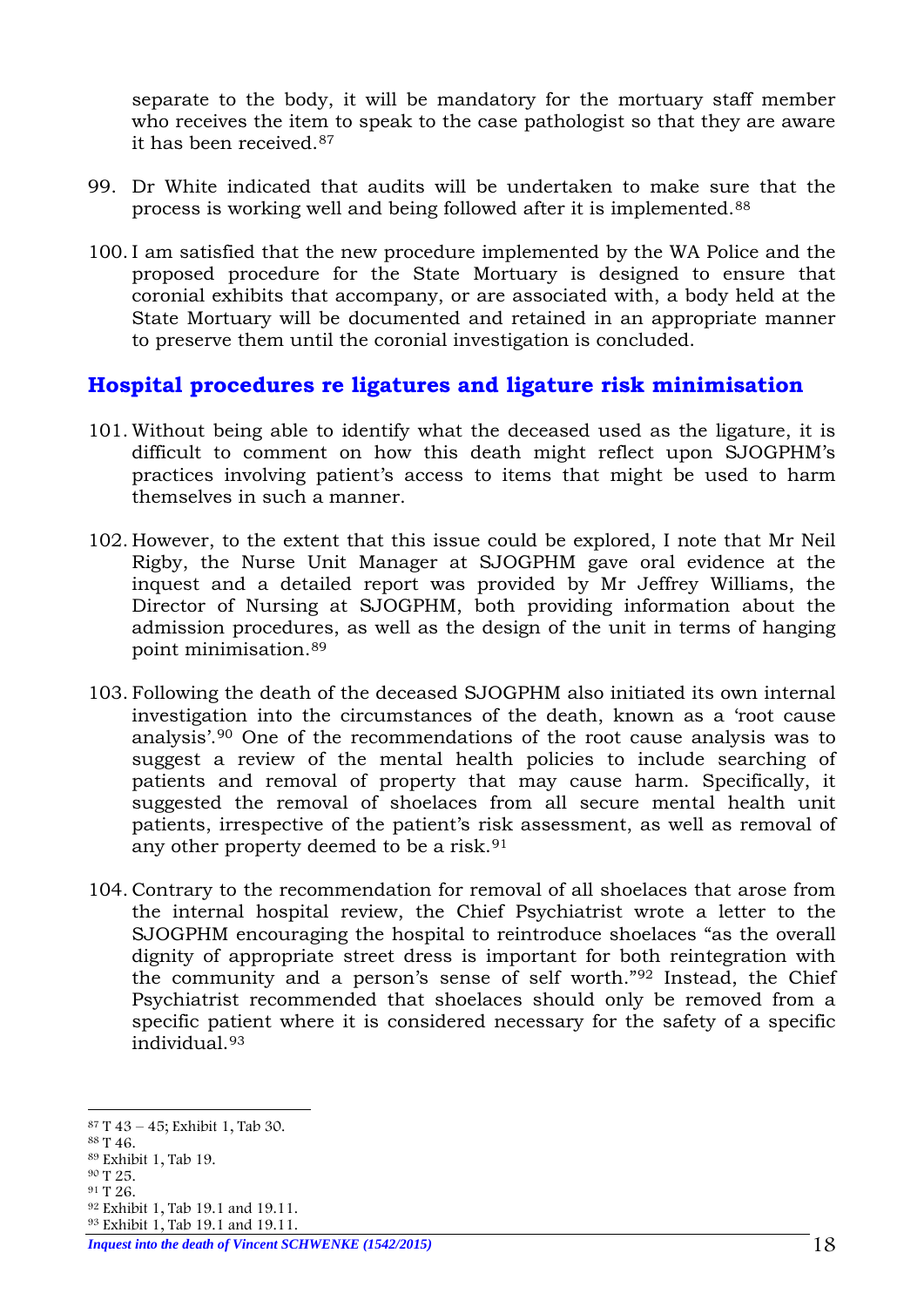- 105. The current admission process for the Mental Health Unit involves a patient being assessed by a medic and nurse and then they are allocated a room. The patient is asked if they have any prohibited items (such as knives, firearms and anything else that can be used as a weapon, as well as alcohol, drugs and medication). They are then searched and their property is also looked through and checked off, with each item booked on a property list. All items that are considered to create the potential for self harm or harm to others are removed. What items are removed will depend upon their risk assessment. It may impact upon the type of clothing the patient is able to wear, as some clothing items may include potential ligature risks, such as shoelaces. All items removed from the patient's property are stored in a secure box in the nurses' station or returned to family members.<sup>[94](#page-17-1)</sup> This is an improvement on the procedure at the time the deceased was admitted, as it appears from the internal review that no property list was completed for the deceased, which made it harder later on to identify what items of property he had available to him at the time of the attempted hanging.<sup>[95](#page-18-0)</sup>
- 106. Mr Rigby advised that at the present time SJOGPHM continues to assess cases individually, as suggested by the Chief Psychiatrist, rather than having a blanket list of items to be removed (as recommended in the root cause analysis).[96](#page-18-1) In assessing the level of risk associated with items, hospital staff are given guidance in the form of a guideline, which sets out 'prohibited items' that are inherently dangerous, such as knives, tools and sharp things, that could be used by patients as a weapon to harm themselves or others. The next level down are 'restricted items', which includes clothing items such as belts and shoelaces and dressing gown cords.<sup>[97](#page-18-2)</sup>
- 107. Patients are assessed by a medical team on a daily basis as a minimum and all patients are allocated a nurse each shift, so they are assessed on a shiftby-shift basis to determine whether the level of risk has changed. If the risk has escalated, further personal items may be removed or, if the risk is thought to have reduced considerably, further items may be returned. There will also be a risk assessment prior to specific activities, such as ground access. It was described by Mr Rigby as a constant process.[98](#page-18-3)
- 108. Mr Rigby also confirmed that if someone was thought to be actively suicidal or at very high risk of self harm, the removal of items would be accompanied by an increase in the level of clinical observations.<sup>[99](#page-18-4)</sup>
- 109. Some of that risk can also be managed by the way the physical environment is constructed. In this case, SJOGPHM in Midland was a brand new hospital, which meant that its construction had been able to take advantage of the latest technology and up to date knowledge about ligature minimisation strategies. It was intended that the Mental Health Unit be as patient-centred as possible within the limitations of building a safe and therapeutic environment. The minimisation of ligature points was a key part

 <sup>94</sup> T 37; Exhibit 1, Tab 19.1 and Tab 19.14.

<span id="page-18-0"></span><sup>95</sup> Exhibit 1, Tab 19.13.

<span id="page-18-1"></span><sup>96</sup> T 27.

<span id="page-18-2"></span><sup>97</sup> Exhibit 1, Tab 19.14.

<span id="page-18-3"></span><sup>98</sup> T 29; Exhibit 1, Tab 19.1.

<sup>99</sup> T 29.

<span id="page-18-4"></span>*Inquest into the death of Vincent SCHWENKE* (1542/2015) 19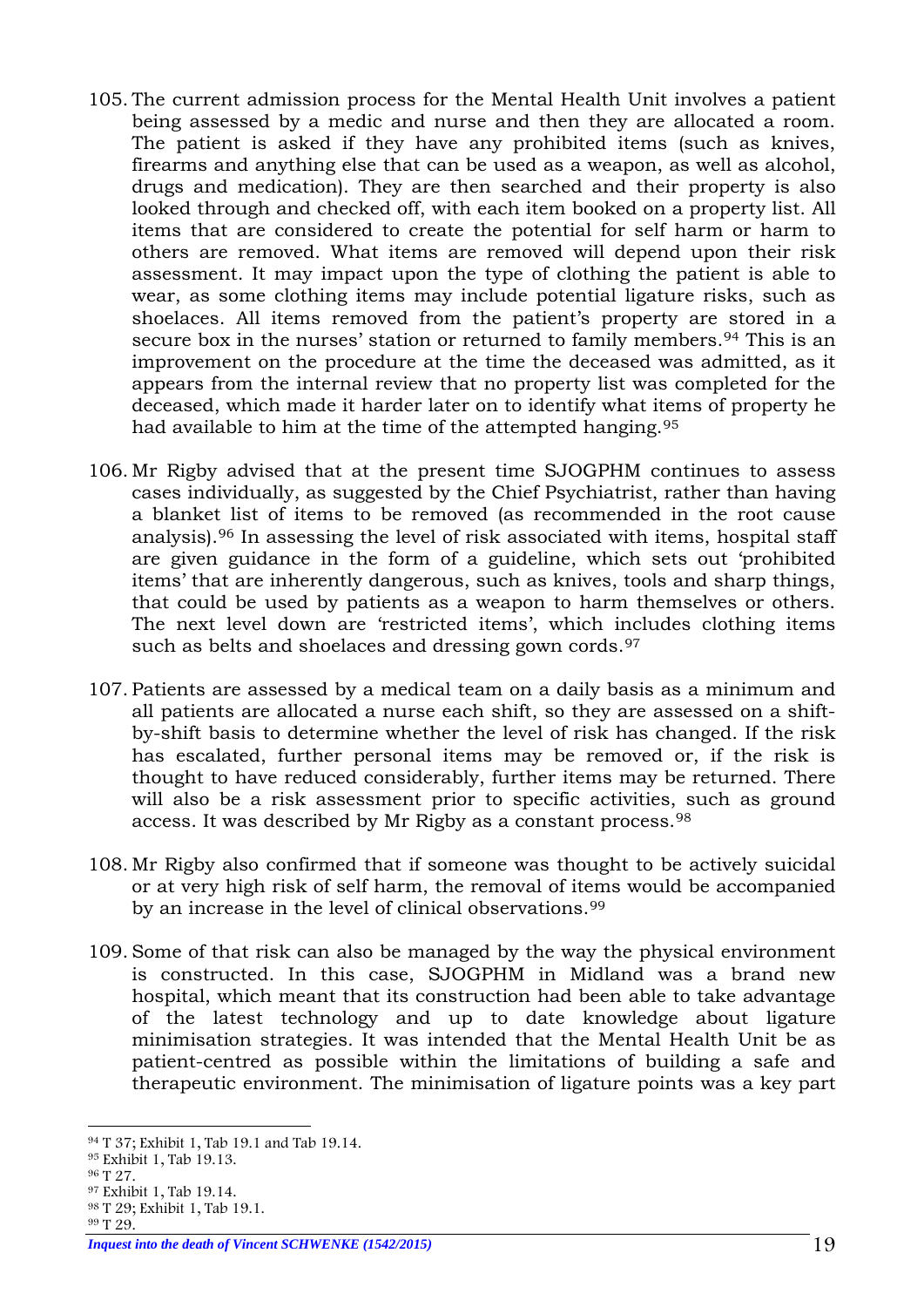of that strategy, but it is important to note this process involves *minimisation* of ligature (or hanging) points rather than *elimination*, as removal of all potential ligature points would not result in a therapeutic environment. The Office of the Chief Psychiatrist was involves in all aspects of the Mental Health Unit's design, construction and approval and there was extensive consultation with other key mental health experts in the design phase.

- 110. There was evidence before me that the Chief Psychiatrist had conducted an onsite inspection prior to the hospital opening and identified a number of key rectifications related to ligature minimisation and hanging points, such as the installation of 'anti-ligature' door handles, all of which were completed prior to the hospital opening.[100](#page-18-0)
- 111. Nevertheless, as is now known, the deceased was able to access materials during his stay to hang himself in the en suite bathroom.
- 112. After the event, photographs were taken of the shower head, which shows it to be a very small, angled shower head with no arm extending it from the wall.<sup>[101](#page-19-0)</sup> It is clear from the rest of the photos of the ensuite and bedroom that the room has been designed to reduce hanging points.
- 113. Some attempts were made by police officers to replicate the fashioning of the ligature on the showerhead, as described by the staff who found the deceased, but the testing proved inconclusive due to a poor recollection of how the towel was involved. However, it did seem clear that it was not easy to form a ligature with a bootlace on its own.<sup>[102](#page-19-1)</sup>
- 114. As part of the internal hospital investigation the Chief Psychiatrist also attended the hospital and accompanied the senior management team to look at the bathroom and try to determine how the deceased was able to utilise the shower rose as a hanging point. It was noted that the design of the shower head is such that it does not have any identifiable part that could be used as a ligature point. Mr Rigby gave evidence that they were unable to determine how it was done, which is consistent with the evidence of the police investigators.[103](#page-19-2)
- 115. Mr Rigby confirmed in his evidence that they have not had a repeat incident involving the shower rose being used as a hanging point.<sup>[104](#page-19-3)</sup>
- 116. I am satisfied on the evidence before me that significant efforts have been made to minimise the opportunity for mental health patients at SJOGPHM to commit self harm, in particular by hanging. The death of the deceased, so soon after the Mental Health Unit had begun operating, prompted further review and consideration of ways in which the risk could be reduced further. However, I also accept that the measures that can be taken to prevent a patient hanging themselves must still be balanced against preserving the rights and dignity of each patient. In that regard, I accept that it is proper

 <sup>100</sup> T 31; Exhibit 1, Tab 19.1.

<span id="page-19-0"></span><sup>101</sup> Exhibit 1, Tab 25, Photos 5 & 6.

<span id="page-19-1"></span> $102$  T 16 - 17.

<span id="page-19-2"></span><sup>103</sup> T 30; Exhibit 1, Tab 19.1. <sup>104</sup> T 30.

<span id="page-19-3"></span>*Inquest into the death of Vincent SCHWENKE (1542/2015)* 20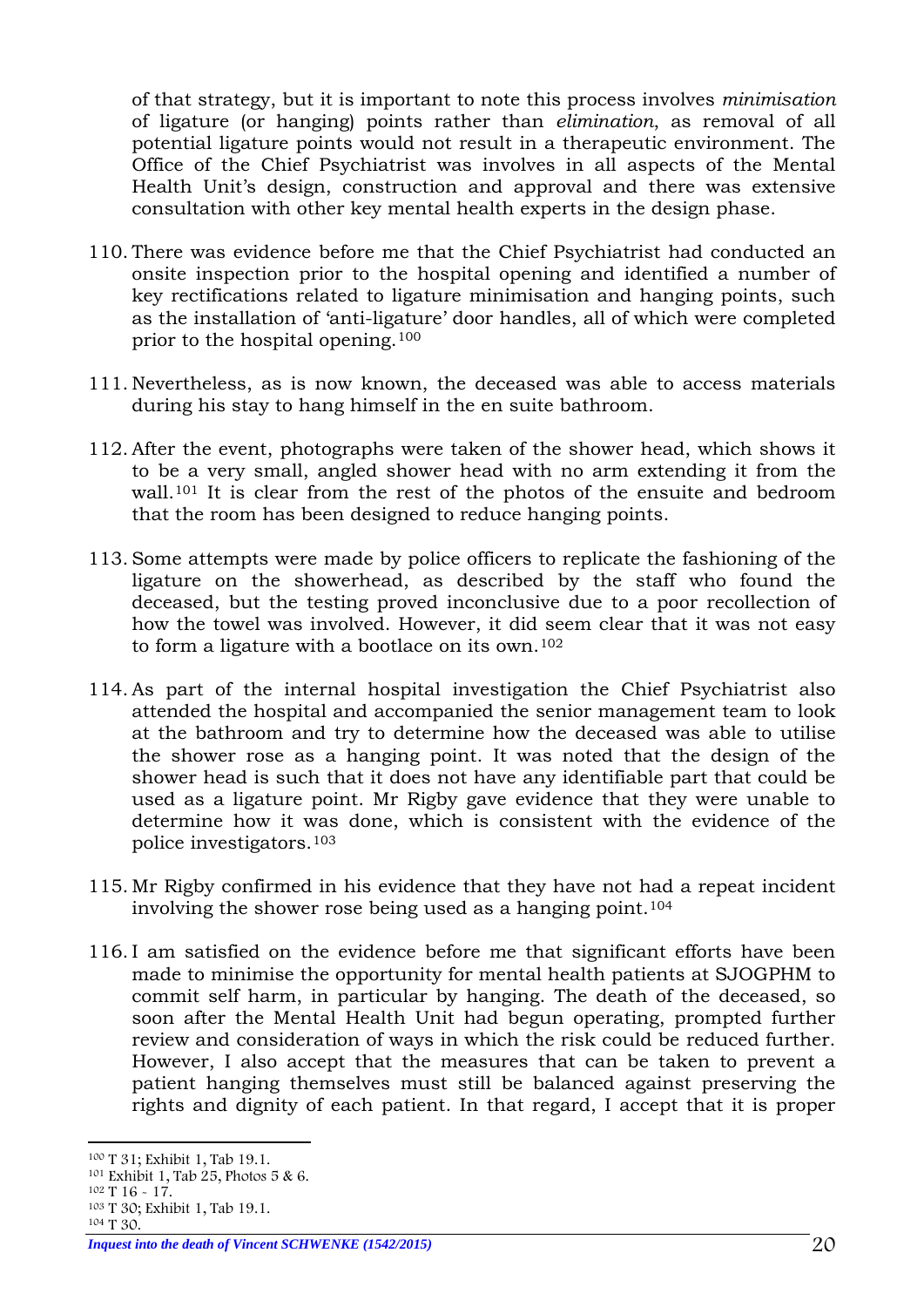where possible for medical staff to make an individual assessment of each parent's risk rather than implementing blanket bans on personal items other than clearly dangerous items such as knives.

# **CONCLUSION**

- <span id="page-20-0"></span>117. The deceased was a 24 year old man who developed sudden onset symptoms of psychosis and mood disorder with suicidal thoughts. The symptoms developed after he stopped smoking marijuana for several weeks (having smoked it regularly for approximately a decade) in preparation for a new job. Up to that time the deceased had worked regularly and had no major psychiatric history.
- 118. With the support of his family the deceased took appropriate steps to obtain medical treatment, initially seeking help from a general practitioner and later presenting at a hospital ED as his symptoms escalated. He was eventually admitted to SJOGPHM Midland Psychiatric Unit on 8 December 2015 as an involuntary patient. Unfortunately, no clear diagnosis was made for his psychotic symptoms, although anti-NMDAR encephalitis was suspected and his cessation from marijuana use was also considered a possible contributor.
- 119. Before a final diagnosis could be made, and while still an involuntary patient at SJOGPHM, the deceased sustained irreversible brain damage after attempting to hang himself in his room.
- 120. The deceased's death occurred only a short time after the Mental Health Unit at SJOGPHM had opened and in spite of a rigorous design process aimed at reducing the risk of a patient self-harming. His death prompted an internal hospital review process as well as a coronial investigation. Unfortunately, the exact manner in which the deceased had been able to form a ligature could not be replicated, but the investigation process has identified other ways in which the care of patients at the Mental Health Unit could be improved.
- 121. The family of the deceased provided information to counsel assisting prior to the inquest about some of their concerns and the elder sister of the deceased gave evidence on behalf of the family at the inquest. It was apparent that his sudden and unexpected death has caused the deceased's family immense grief. They raised various questions and concerns about the hospital processes and procedures, both in relation to the care of the deceased and the liaison with the family after his death, and they acknowledged attempts were made to answer them during the inquest. In conclusion, the family also expressed their thanks to the nursing staff for reviving him enough that they were able to say goodbye to him before he died.
- 122. The decision of the deceased to take his life was unpredictable and sudden and I am unable to determine if he was truly suicidal, and not psychotic, when he did the act. Although in hindsight additional steps would have been able to be put in place to reduce his opportunity to self-harm, I am satisfied that the hospital care provided at SJOGPHM was appropriate and of a